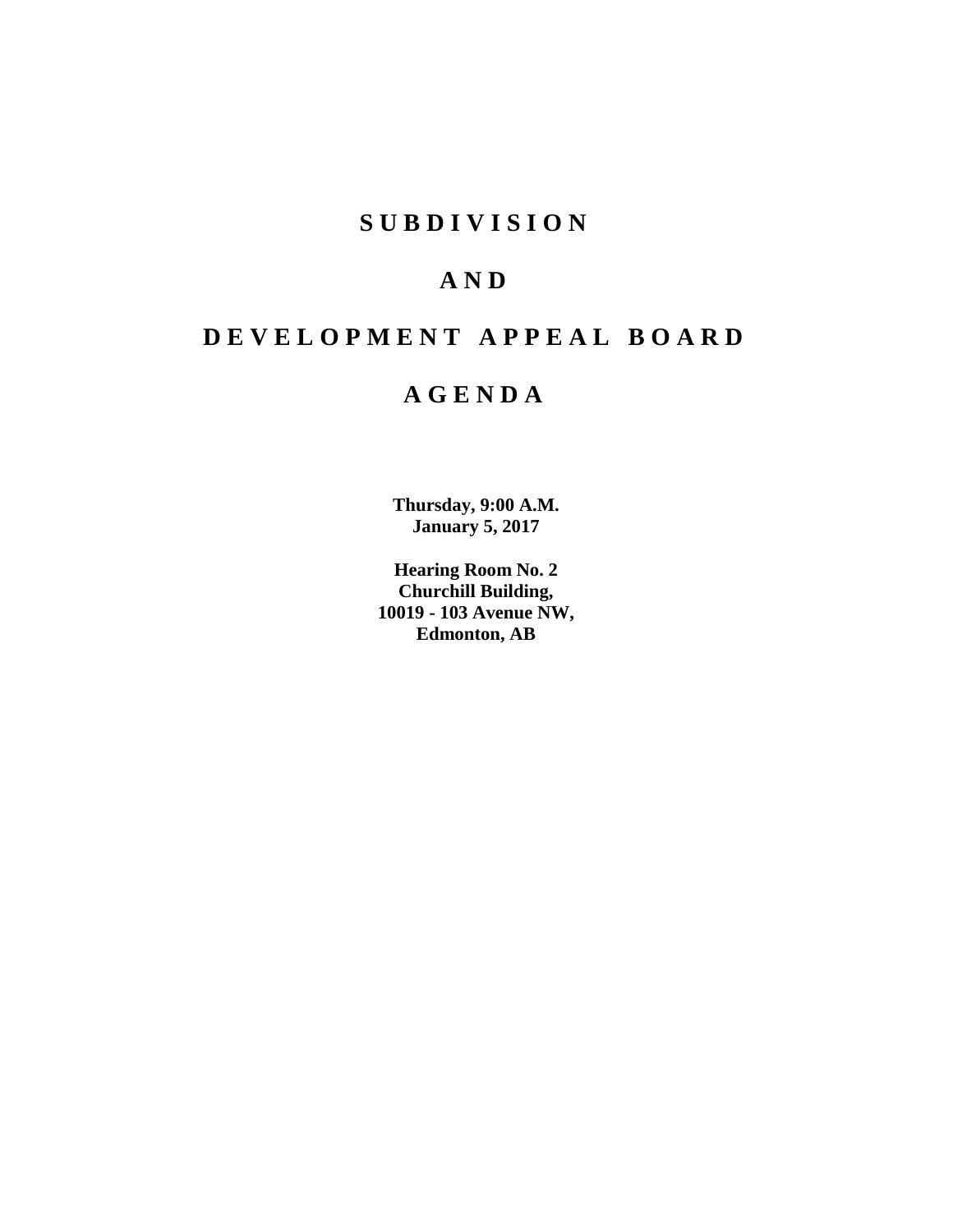# **SUBDIVISION AND DEVELOPMENT APPEAL BOARD HEARING ROOM NO. 2**

| I            | 9:00 A.M.           | SDAB-D-17-001 |                                                                                                                                                                                   |
|--------------|---------------------|---------------|-----------------------------------------------------------------------------------------------------------------------------------------------------------------------------------|
|              | <b>WITHDRAWN</b>    |               | To place a Temporary Sign for 90 days ending<br>March 15, 2017 for THE SIGN GURU INC.<br>(DX Medical)<br>10377 - 51 Avenue NW<br>Project No.: 235174804-001                       |
| $\mathbf{I}$ | 10:30 A.M.          | SDAB-D-17-503 |                                                                                                                                                                                   |
|              |                     |               | To comply with an Order to remove the large<br>recreational vehicle from the front yard of the<br>property, and refrain from parking it there<br>between November 1 and March 31. |
|              |                     |               | 184 Dunluce Road NW<br>Project No.: 234354185-001                                                                                                                                 |
|              | <b>TO BE RAISED</b> |               |                                                                                                                                                                                   |
| III          | $1:00$ P.M.         | SDAB-D-16-264 | To construct exterior alterations to an approved<br>Accessory Building (rear detached garage, 7.3)<br>metres by 6.1 metres)<br>10927 - 97 Street NW                               |
|              |                     |               | Project No.: 176981065-003                                                                                                                                                        |
|              | <b>NOTE:</b>        |               | Unless otherwise stated, all references to "Section numbers" refer to                                                                                                             |

*the authority under the Edmonton Zoning Bylaw 12800.*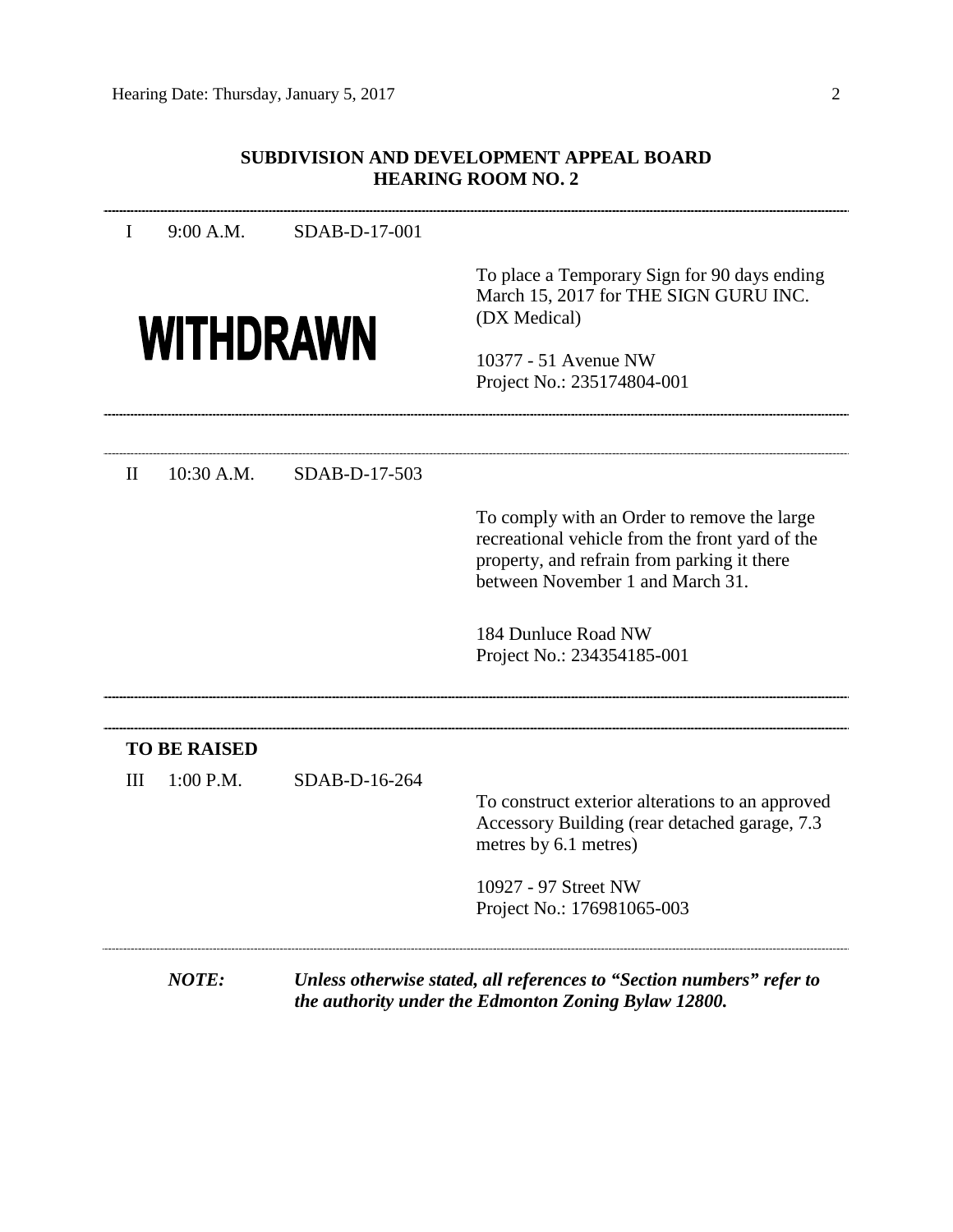#### **ITEM I: 9:00 A.M. FILE: SDAB-D-17-001**

AN APPEAL FROM THE DECISION OF THE DEVELOPMENT OFFICER BY AN ADJACENT PROPERTY OWNER

APPELLANT: APPLICATION NO.: 235174804-001

ADDRESS OF APPELLANT: 10377 - 51 Avenue NW

APPLICATION TO: Place a Temporary Sign for 90 days ending March 15, 2017 for THE SIGN GURU INC. (DX Medical)



DATE OF APPEAL: December 6, 2016

NOTIFICATION PERIOD: November 24, 2016 through December 8,

RESPONDENT:

MUNICIPAL DESCRIPTION OF SUBJECT PROPERTY: 10377 - 51 Avenue NW

STATUTORY PLAN: N/A

LEGAL DESCRIPTION: Plan 0424375 Blk 1 Lot 11

ZONE: DC2-Site Specific Development Control Provision

OVERLAY: N/A

2016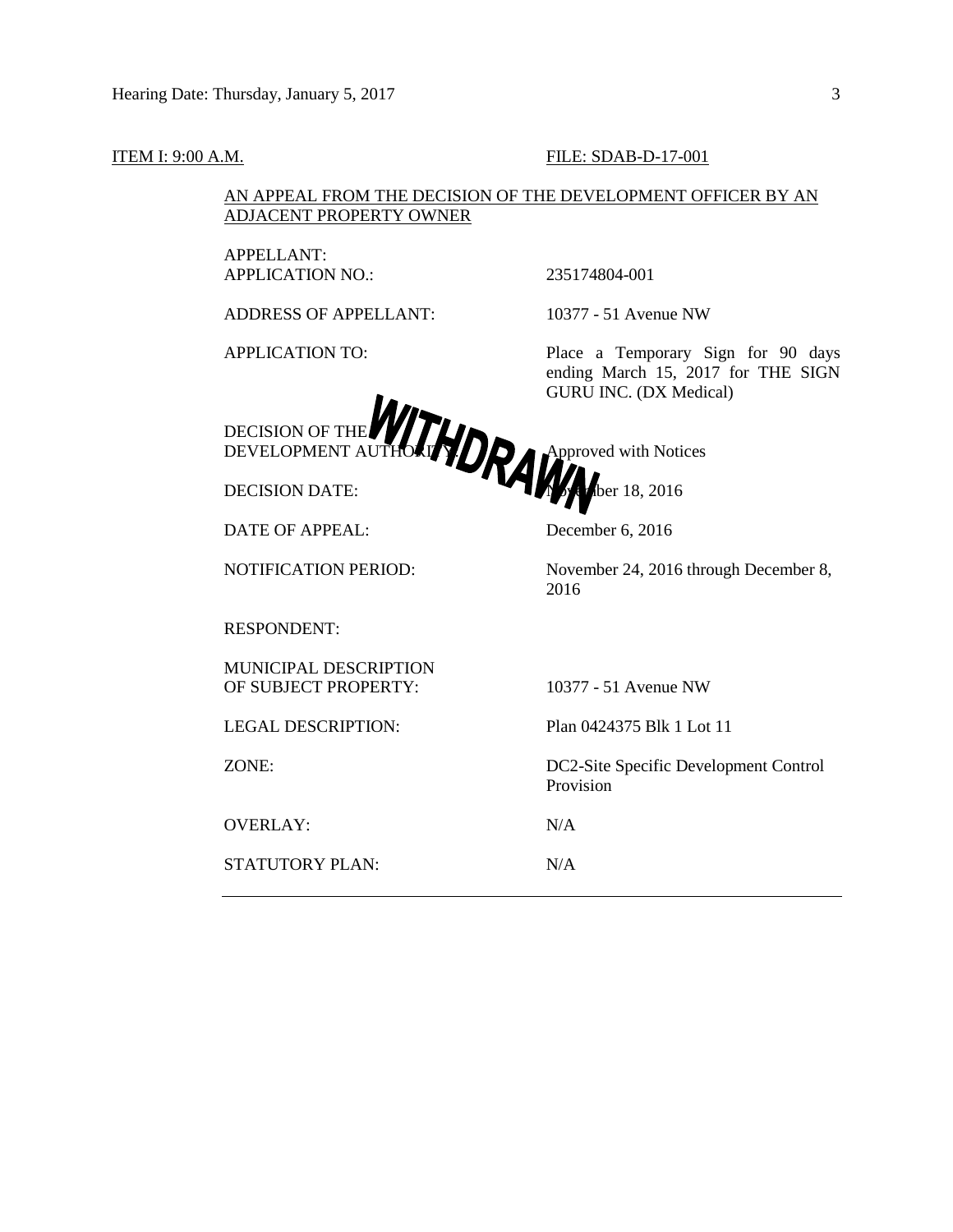| ITEM II: 10:30 A.M. |                                                    | FILE: SDAB-D-17-503                                                                                                                                    |
|---------------------|----------------------------------------------------|--------------------------------------------------------------------------------------------------------------------------------------------------------|
|                     | AN APPEAL FROM THE DECISION OF COMMUNITY STANDARDS |                                                                                                                                                        |
|                     | <b>APPELLANT:</b>                                  |                                                                                                                                                        |
|                     | <b>APPLICATION NO.:</b>                            | 234354185-001                                                                                                                                          |
|                     | <b>ADDRESS OF APPELLANT:</b>                       | 184 Dunluce Road NW                                                                                                                                    |
|                     | <b>ORDER TO:</b>                                   | Remove the large recreational vehicle<br>from the front yard of the property, and<br>refrain from parking it there between<br>November 1 and March 31. |
|                     | <b>DECISION OFCOMMUNITY</b><br><b>STANDARDS:</b>   | <b>Order Issued</b>                                                                                                                                    |
|                     | <b>ORDER DATE:</b>                                 | November 22, 2016                                                                                                                                      |
|                     | <b>DATE OF APPEAL:</b>                             | December 12, 2016                                                                                                                                      |
|                     | MUNICIPAL DESCRIPTION<br>OF SUBJECT PROPERTY:      | 184 Dunluce Road NW                                                                                                                                    |
|                     | <b>LEGAL DESCRIPTION:</b>                          | Plan 7822562 Blk 57 Lot 72                                                                                                                             |
|                     | ZONE:                                              | RF1 Single Detached Residential Zone                                                                                                                   |
|                     | <b>OVERLAY:</b>                                    | N/A                                                                                                                                                    |
|                     | STATUTORY PLAN:                                    | N/A                                                                                                                                                    |

*Grounds for Appeal*

The Appellant provided the following reasons for appealing the issuance of the Order:

Not blocking the street, there is no sidewalk. There is full visibility for cul de sac location. Received the paperwork on December 10, 2016.

### *General Matters*

### **Appeal Information:**

The *Municipal Government Act*, RSA 2000, c M-26 states the following: **Grounds for Appeal**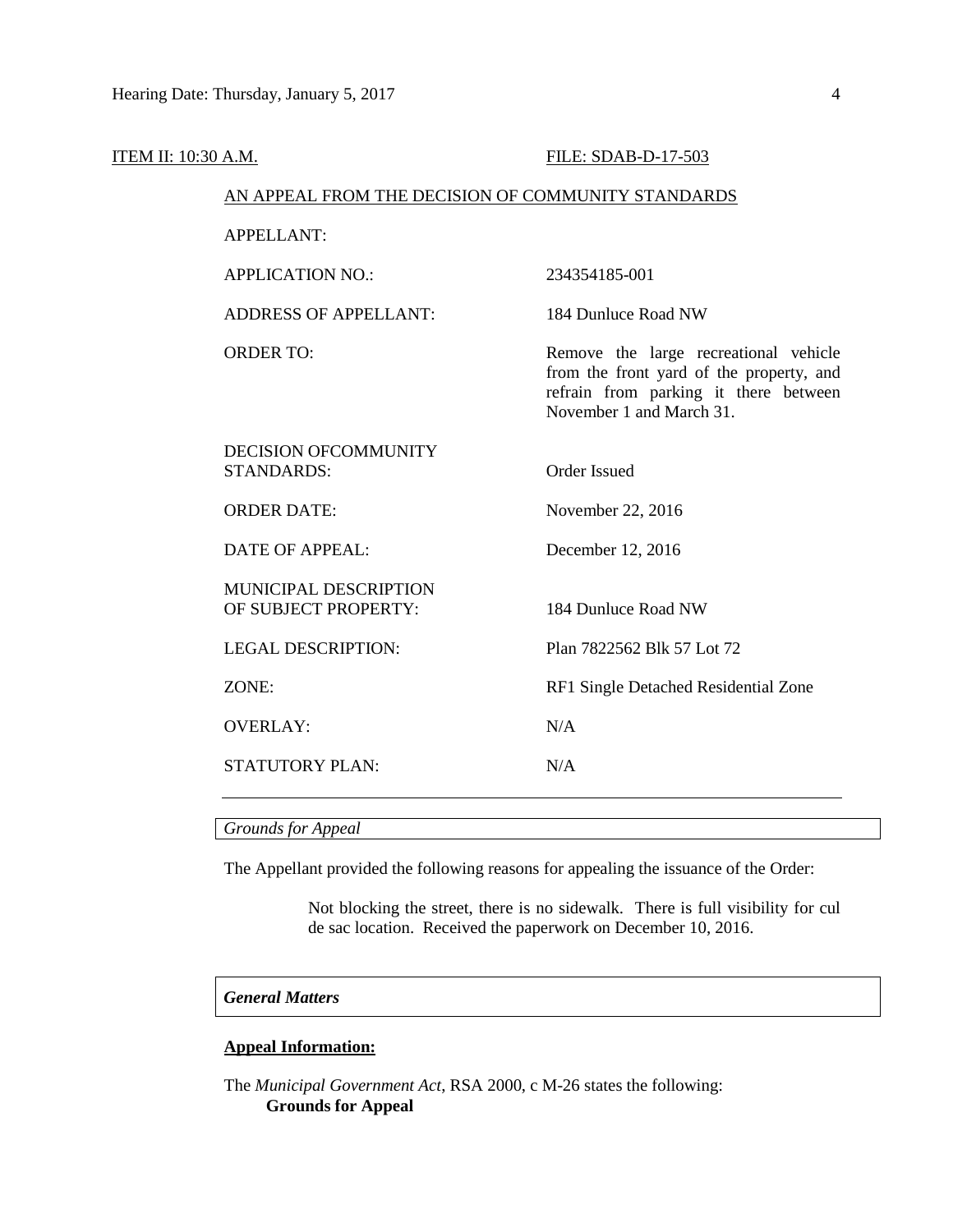**685(1)** If a development authority

- (a) fails or refuses to issue a development permit to a person,
- (b) issues a development permit subject to conditions, or
- (c) issues an order under section 645,

the person applying for the permit or affected by the order under section 645 may appeal to the subdivision and development appeal board.

### **Appeals**

**686(1)** A development appeal to a subdivision and development appeal board is commenced by filing a notice of the appeal, containing reasons, with the board within 14 days,

- (a) in the case of an appeal made by a person referred to in section 685(1), after
	- (i) the date on which the person is notified of the order or decision or the issuance of the development permit,

## **The Board is advised that the decision of the Development Officer is dated November 22, 2016. The Notice of Appeal was filed on December 12, 2016.**

#### **Determining an Appeal**

The *Municipal Government Act* states the following:

### **Hearing and decision**

**687(3)** In determining an appeal, the subdivision and development appeal board

- (a.1) must comply with the land use policies and statutory plans and, subject to clause (d), the land use bylaw in effect;
- …
- (c) may confirm, revoke or vary the order, decision or development permit or any condition attached to any of them or make or substitute an order, decision or permit of its own;
- (d) may make an order or decision or issue or confirm the issue of a development permit even though the proposed development does not comply with the land use bylaw if, in its opinion,
- (i) the proposed development would not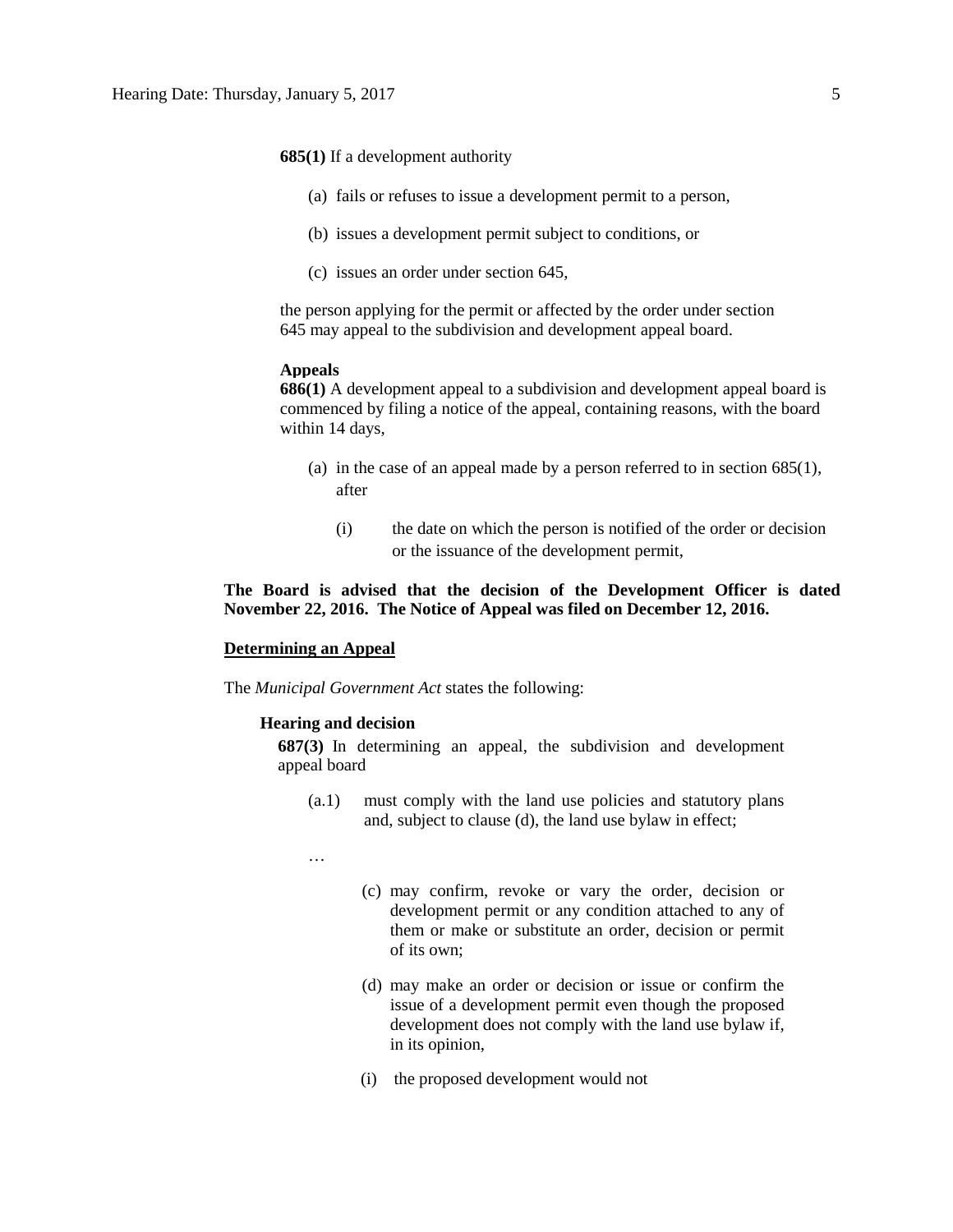- (A) unduly interfere with the amenities of the neighbourhood, or
- (B) materially interfere with or affect the use, enjoyment or value of neighbouring parcels of land,

and

(ii) the proposed development conforms with the use prescribed for that land or building in the land use bylaw.

## **Stop Order**

**645(1)** Despite [section 545,](https://www.canlii.org/en/ab/laws/stat/rsa-2000-c-m-26/latest/rsa-2000-c-m-26.html%23sec545_smooth) if a development authority finds that a development, land use or use of a building is not in accordance with

- (a) this Part or a land use bylaw or regulations under this Part, or
- (b) a development permit or subdivision approval,

the development authority may act under subsection (2).

**(2)** If subsection (1) applies, the development authority may, by written notice, order the owner, the person in possession of the land or building or the person responsible for the contravention, or any or all of them, to

- (a) stop the development or use of the land or building in whole or in part as directed by the notice,
- (b) demolish, remove or replace the development, or
- (c) carry out any other actions required by the notice so that the development or use of the land or building complies with this Part, the land use bylaw or regulations under this Part, a development permit or a subdivision approval,

within the time set out in the notice.

**(3)** A person who receives a notice referred to in subsection (2) may appeal to the subdivision and development appeal board in accordance with section 685.

### **General Provisions from the** *Edmonton Zoning Bylaw:*

Section 5 provides the following with respect to **Approval Required for Development:**

5.1 **No Person:**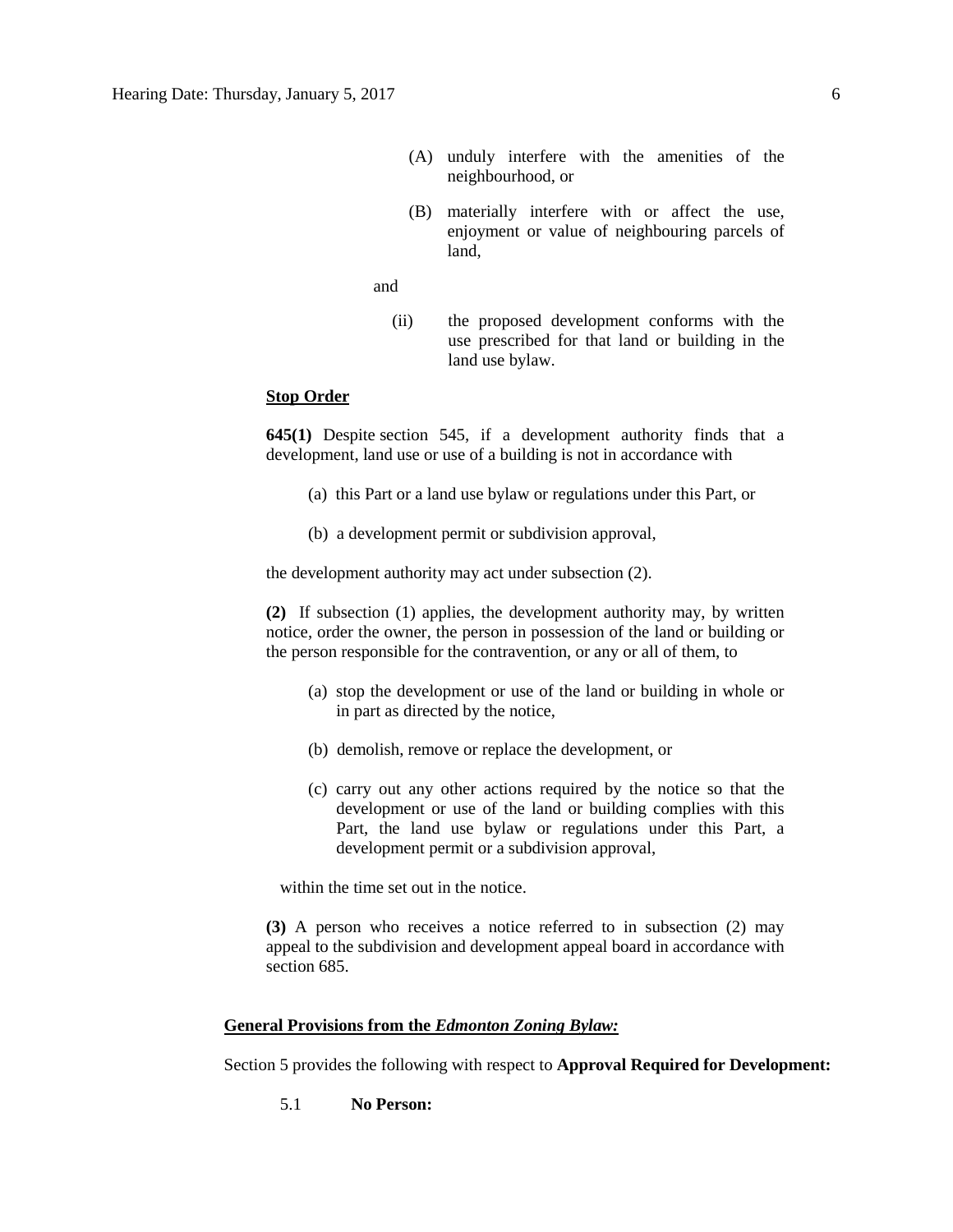- 1. shall commence, or cause or allow to be commenced, a Development without a development Permit therefor issued under the provisions of [Section](http://webdocs.edmonton.ca/InfraPlan/zoningbylaw/ZoningBylaw/Part1/Administrative/12__Development_Classes.htm) 12 of this Bylaw; or
- 2. shall carry on, or cause or allow to be carried on a development without a Development Permit therefor issued under [Section](http://webdocs.edmonton.ca/InfraPlan/zoningbylaw/ZoningBylaw/Part1/Administrative/12__Development_Classes.htm) 12 of this Bylaw.

#### *Objects Prohibited or Restricted in Residential Zones*

**Section 45.3** states no person shall keep, in the Front Yard in any Residential Zone, or in the case of a corner Site, in the Front Yard or the flanking Side Yard in any Residential Zone, any large Recreational Vehicle for any longer than is reasonably necessary to load or unload such vehicle.

**Section 45.4** states notwithstanding subsection 45.3, from April 1 through October 31 inclusive, on a residential Site with no rear Lane, large Recreational Vehicles may be parked to within [2.0](javascript:void(0);) metres of the interior edge of the sidewalk, or within [2.0](javascript:void(0);) metres of the curb if there is no sidewalk:

- a. where vehicular access is solely available through the Front Yard; or
- b. in the case of a corner Site, where vehicular access is solely available through the Front Yard or through the exterior flanking Side Yard,

subject to the discretion of the Development Officer, who may exercise his variance power to decrease this minimum Setback requirement on a Site by Site basis, given the proximity and orientation of driveways, parking areas, buildings and other physical features which may affect sight lines and amenities on the subject property and on adjacent properties.

**Section 45.5** states for the purposes of subsections 45.3 and 45.4, a "large Recreational" Vehicle" shall include any motorhome, travel trailer, or fifth wheel trailer; any camper when it is not mounted on a truck, but placed on the ground, on a stand or otherwise stored; or any similar vehicles.

**Section 45.6** states for the purposes of subsections 45.3 and 45.4, a "large Recreational" Vehicle" shall not include: small utility trailers; camper van conversions; tent trailers; campers which are mounted in trucks; boats; snowmobiles; all-terrain vehicles; jet skis; or motorcycles and trailers to carry them.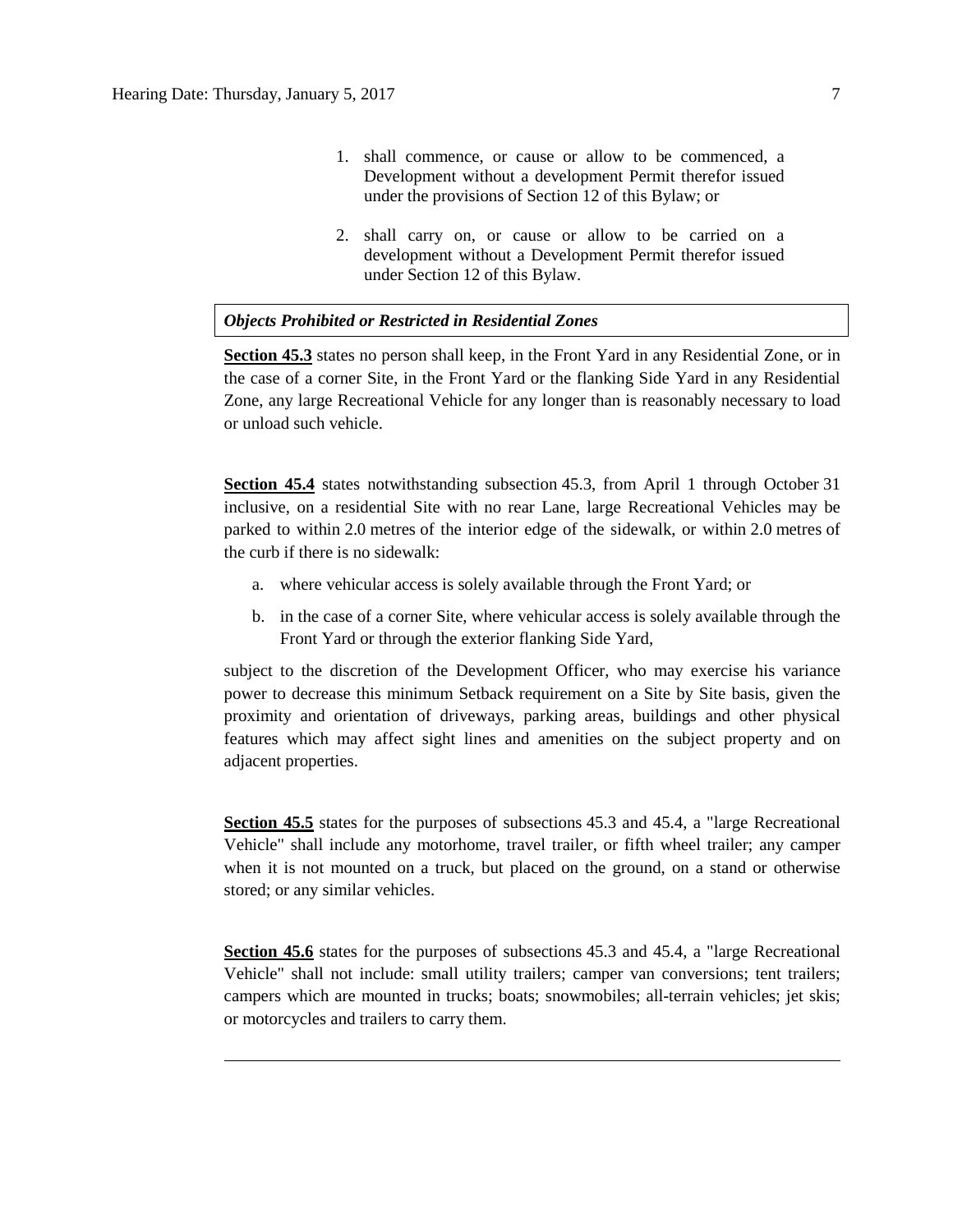# Notice to Applicant/Appellant

Provincial legislation requires that the Subdivision and Development Appeal Board issue its official decision in writing within fifteen days of the conclusion of the hearing. Bylaw No. 11136 requires that a verbal announcement of the Board's decision shall be made at the conclusion of the hearing of an appeal, but the verbal decision is not final nor binding on the Board until the decision has been given in writing in accordance with the *Municipal Government Act*.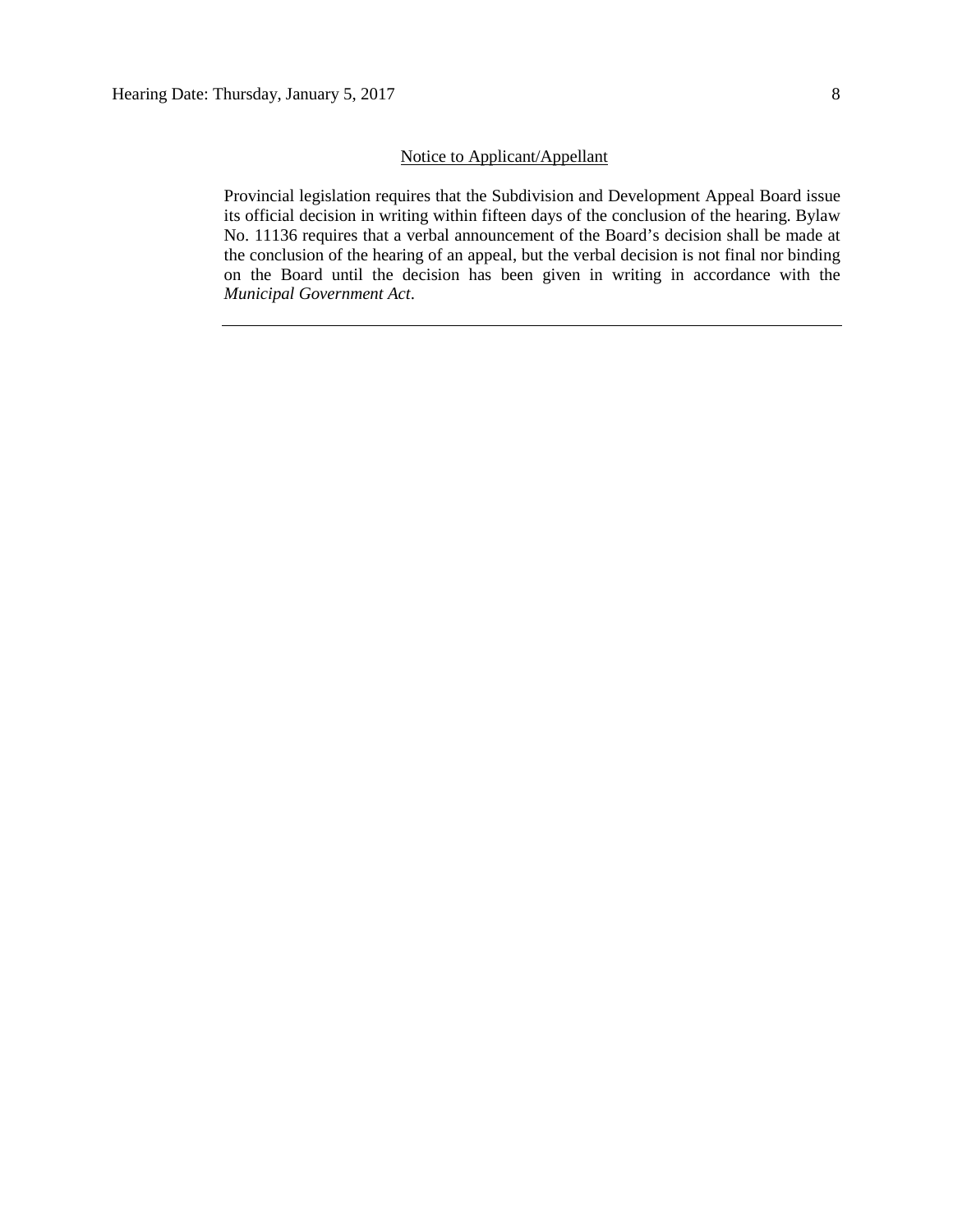Date: November 22, 2016 Reference/File No: 234354185-001

# **O R D E R**

(Issued Pursuant to Section 645 of the Municipal Government Act, R.S.A. 2000 c. M-26)

**TO:**  184 - Dunluce Road NW Edmonton, AB T5X 4N9

**AND TO:**

184 - Dunluce Road NW Edmonton, AB T5X 4N9

**RE: Municipal Address:** 184 - Dunluce Road, Edmonton, AB T5X 4N9 **Legal Description:** Plan 7822562 Block 57 Lot 72 **Tax Roll Number:** 6880389 **(hereinafter referred to as "the property")** 

As a result of an inspection of the property on November 21, 2016:

## **I find that the use of the land is not in accordance with the City of Edmonton Zoning Bylaw (Bylaw 12800) as follows:**

45(3) No person shall keep, in the Front Yard in any Residential Zone, or in the case of a corner Site, in the Front Yard or the flanking Side Yard in any Residential Zone, any large Recreational Vehicle for any longer than is reasonably necessary to load or unload such vehicle.

**THEREFORE YOU ARE ORDERED TO** stop the use of this land for this purpose by taking the following corrective measures:

**Remove the large recreational vehicle from the front yard of your property, and refrain from parking it there between November 1 and March 31.** 

**YOU MUST COMPLY WITH THIS ORDER BEFORE:** December 13, 2016 **Officer: Lisa EMEO #75 Telephone:** 780**-**423-5826 Complaints and Investigations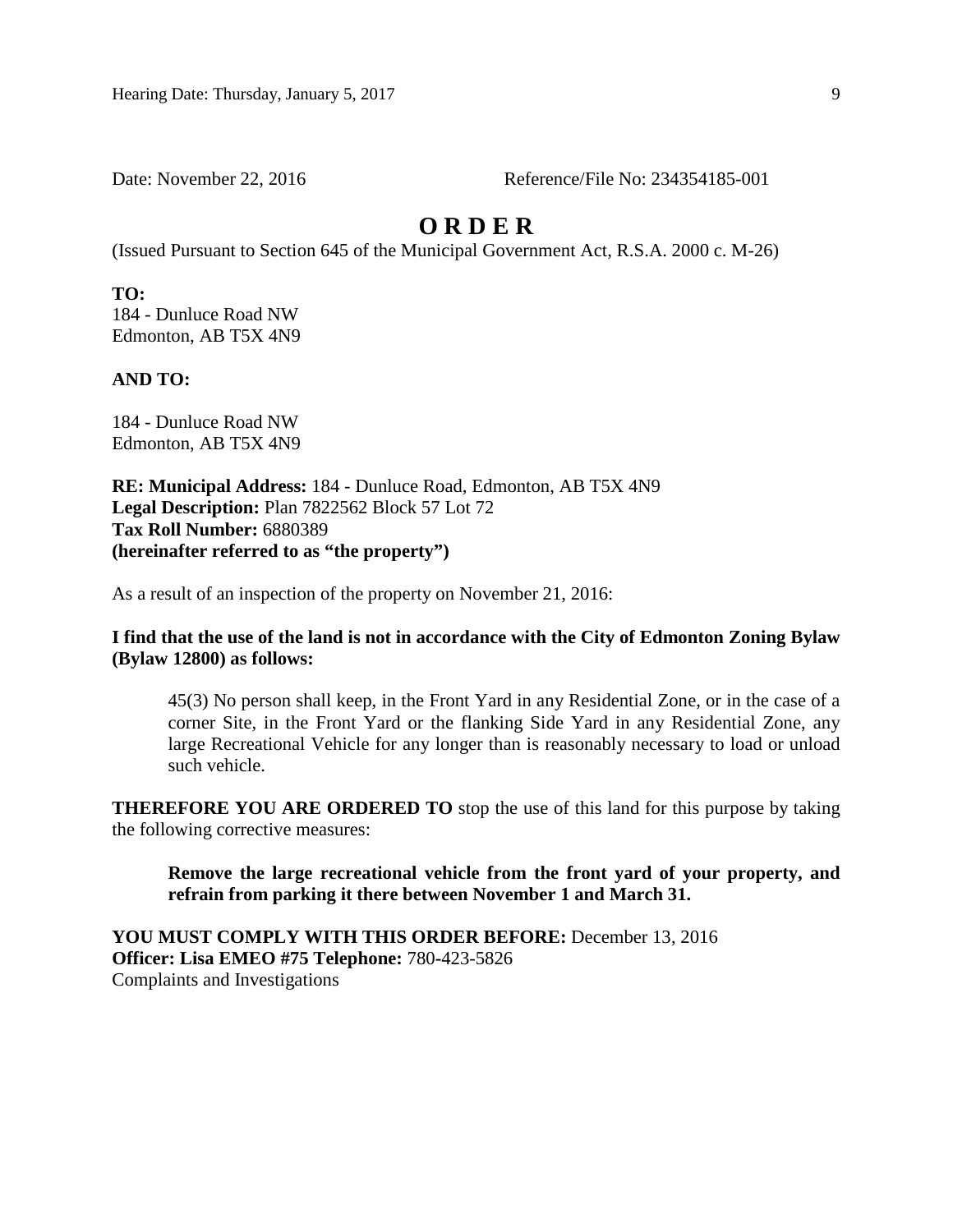# **OFFENCE FOR NON-COMPLIANCE:**

Pursuant to Section 557(a.3) of the Municipal Government Act (hereinafter referred to as the "Act") **a person who contravenes or does not comply with an order under section 645 is guilty of an offence and liable to prosecution.** 

Pursuant to Section 566(1) of the Act a person who is guilty of an offence is liable, (a) to a fine of not more than **\$10 000,** or

(b) to **imprisonment** for not more than one year, or to **both fine and imprisonment**.

# **ADDITIONAL CONSEQUENCES FOR NON-COMPLIANCE:**

Pursuant to Section 646(1) of the Act if a person fails or refuses to comply with an order under section 645 the municipality may, enter on the land or building **and take any action necessary to carry out the order.** 

Pursuant to Section 553(1)(h.1) of the Act when an order is carried out under section 646(1) **the expenses and costs incurred in carrying out the order may be placed on the tax roll of the property** and that amount:

a) is deemed for all purposes to be a tax imposed under Division 2 of Part 10 from the date it was added to the tax roll, and

b) forms a special lien against the parcel of land in favour of the municipality from the date it was added to the tax roll.

# **If you fail to comply with the provisions of this order the City of Edmonton will, at its election, take action to enforce the order by removing the vehicle from the front yard of the property, all expenses of which will be placed on the tax roll of the property. PROCEDURE FOR STARTING AN APPEAL OF THE ORDER**

Pursuant to section 685(1) of the Act a person affected by an order under section 645 may appeal to the Subdivision and Development Appeal Board.

Pursuant to section 686(1) of the Act an appeal to the Subdivision and Development Appeal Board is commenced by filing a notice of the appeal, containing reasons, with the board **within 14 days after the date on which the person is notified of the order under section 645**.

Requests for review must be received by: Subdivision and Development Appeal Board Telephone: (780) 496-6079 Office of the City Clerk Fax: (780) 496-8175 10019 – 103 Avenue NW Edmonton, AB T5J 0G9 The Notice of Appeal must be accompanied by a cheque or money order in the sum of \$72.00

payable to the City of Edmonton or it is not considered complete and will not be processed. If you are delivering your notice of appeal in person you may pay with cash.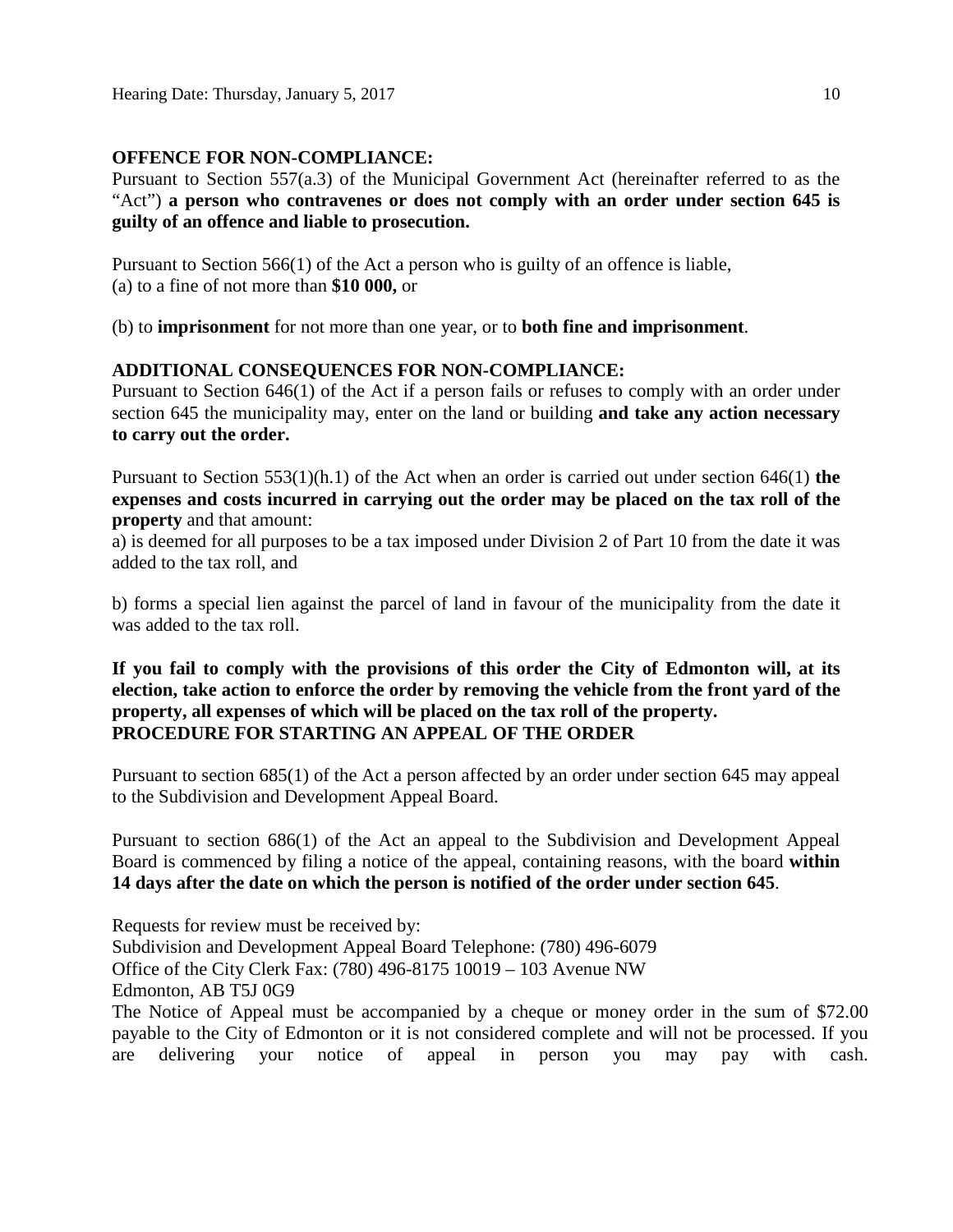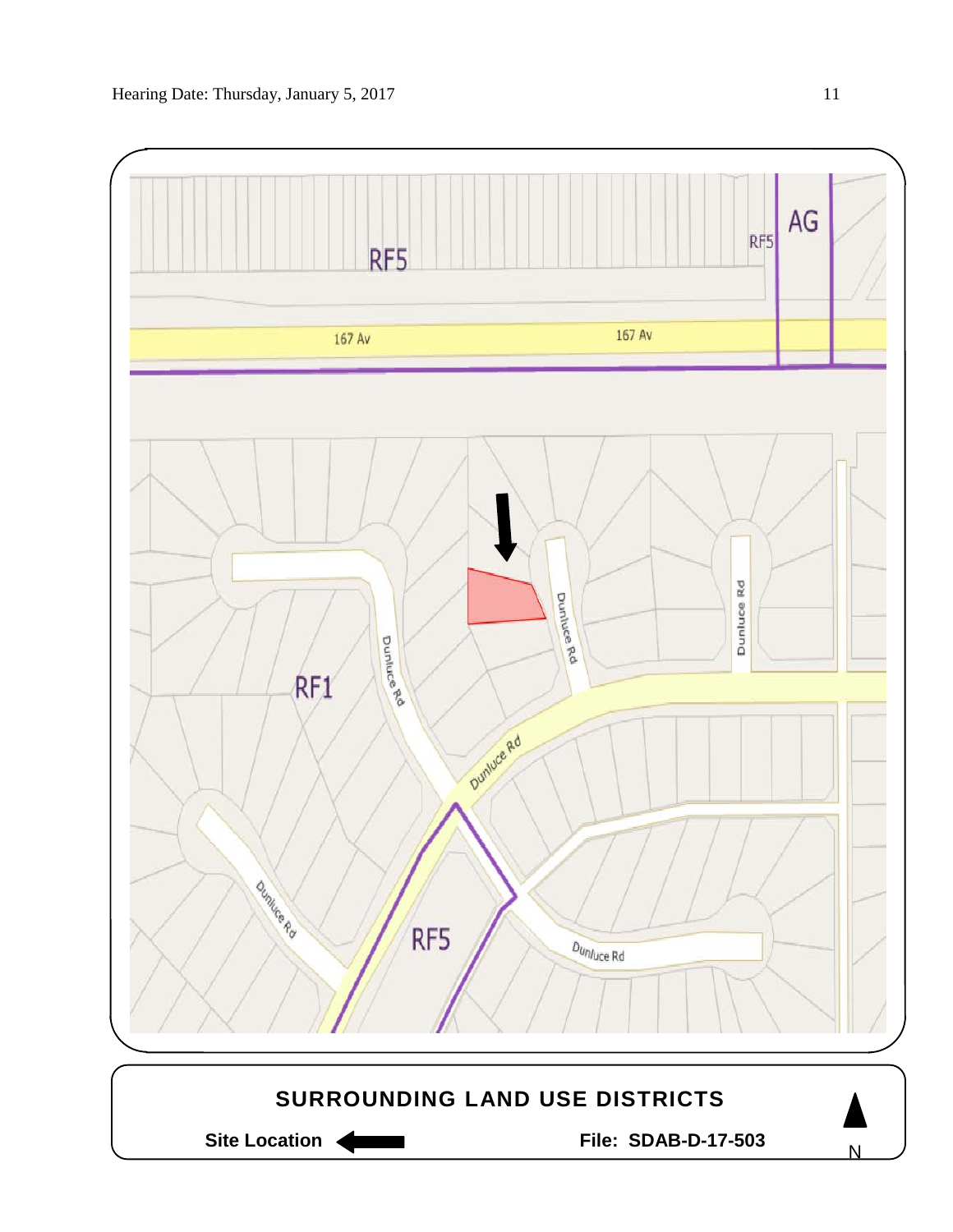# **TO BE RAISED**

#### ITEM III: 1:00 P.M. FILE: SDAB-D-16-264

### AN APPEAL FROM THE DECISION OF THE DEVELOPMENT OFFICER

APPELLANT:

APPLICATION NO.: 176981065-003

APPLICATION TO: Construct exterior alterations to an approved Accessory Building (rear detached Garage, 7.3 metres by 6.1 metres)

DECISION OF THE DEVELOPMENT AUTHORITY: Refused

DECISION DATE: September 26, 2016

DATE OF APPEAL: October 3, 2016

MUNICIPAL DESCRIPTION OF SUBJECT PROPERTY: 10927 - 97 Street NW

LEGAL DESCRIPTION: Plan ND Blk 34 Lot 26

OVERLAY: N/A

ZONE: DC1 (Area 5) Northwest McCauley Direct Development Control Provision

STATUTORY PLAN: Boyle Street / McCauley Area Redevelopment Plan

### *Grounds for Appeal*

The Appellant provided the following reasons for appealing the decision of the Development Authority:

The Photographic Arts Society of Alberta (Camera Club) is an organization with over 100 members. Because of the large membership a larger building is required to perform all their activities. The reason they are exceeding the height restrictions of 3.7 metres is that lighting equipment that will be installed requires the extra 0.5 metres.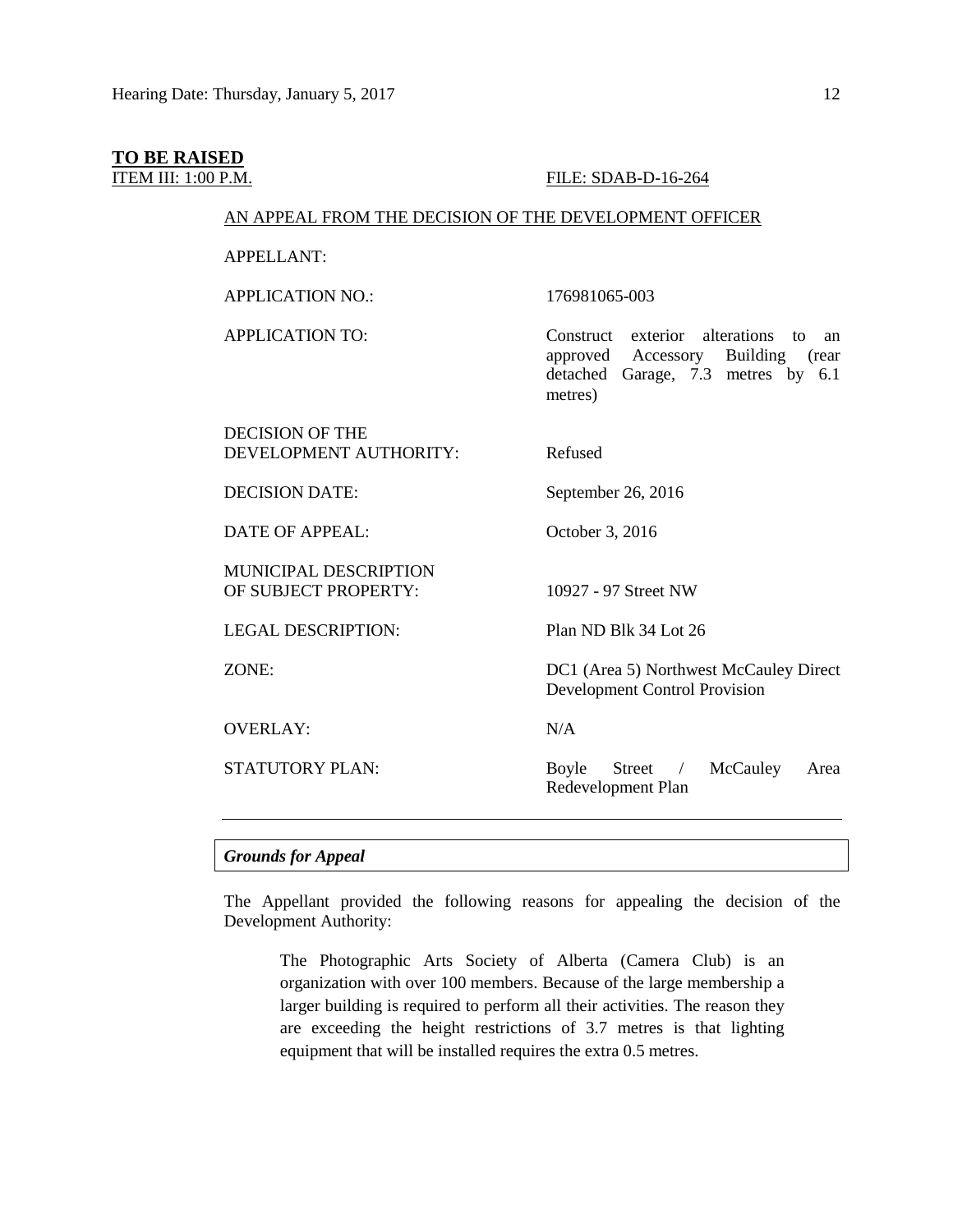The reason that 14 percent of the area is required is that more members would be able to work together on their projects. Some properties in the area exceed the height and area requirements. We feel this building will be accepted and approved by residents in this area.

### *General Matters*

### **Appeal Information:**

## **The Subdivision and Development Appeal Board, at a hearing on October 26, 2016, made and passed the following motion:**

"That the hearing for SDAB-D-16-264 be tabled to November 23 or 24, 2016, at the written request of the Appellant and with the verbal consent of the Development Authority."

## **The Subdivision and Development Appeal Board, at a hearing on November 23, 2016, made and passed the following motion:**

"That the hearing for SDAB-D-16-264 be TABLED to December 7 or 8, 2016 at the verbal request of the Appellant and in agreement with the Development Officer on the condition that the Appellant provide legible elevation drawings, a site plan, and a cross-section plan to the Development Officer on or before December 1, 2016."

## **The Subdivision and Development Appeal Board, at a hearing on December 8, 2016, made and passed the following motion:**

"That the hearing for SDAB-D-16-264 be TABLED to January 4 or 5, 2017 at the verbal request of the Development Officer and in agreement with the Appellant and parties in attendance at the hearing."

The *Municipal Government Act*, RSA 2000, c M-26 states the following:

#### **Grounds for Appeal**

**685(1)** If a development authority

- (a) fails or refuses to issue a development permit to a person,
- (b) issues a development permit subject to conditions, or
- (c) issues an order under section 645,

the person applying for the permit or affected by the order under section 645 may appeal to the subdivision and development appeal board.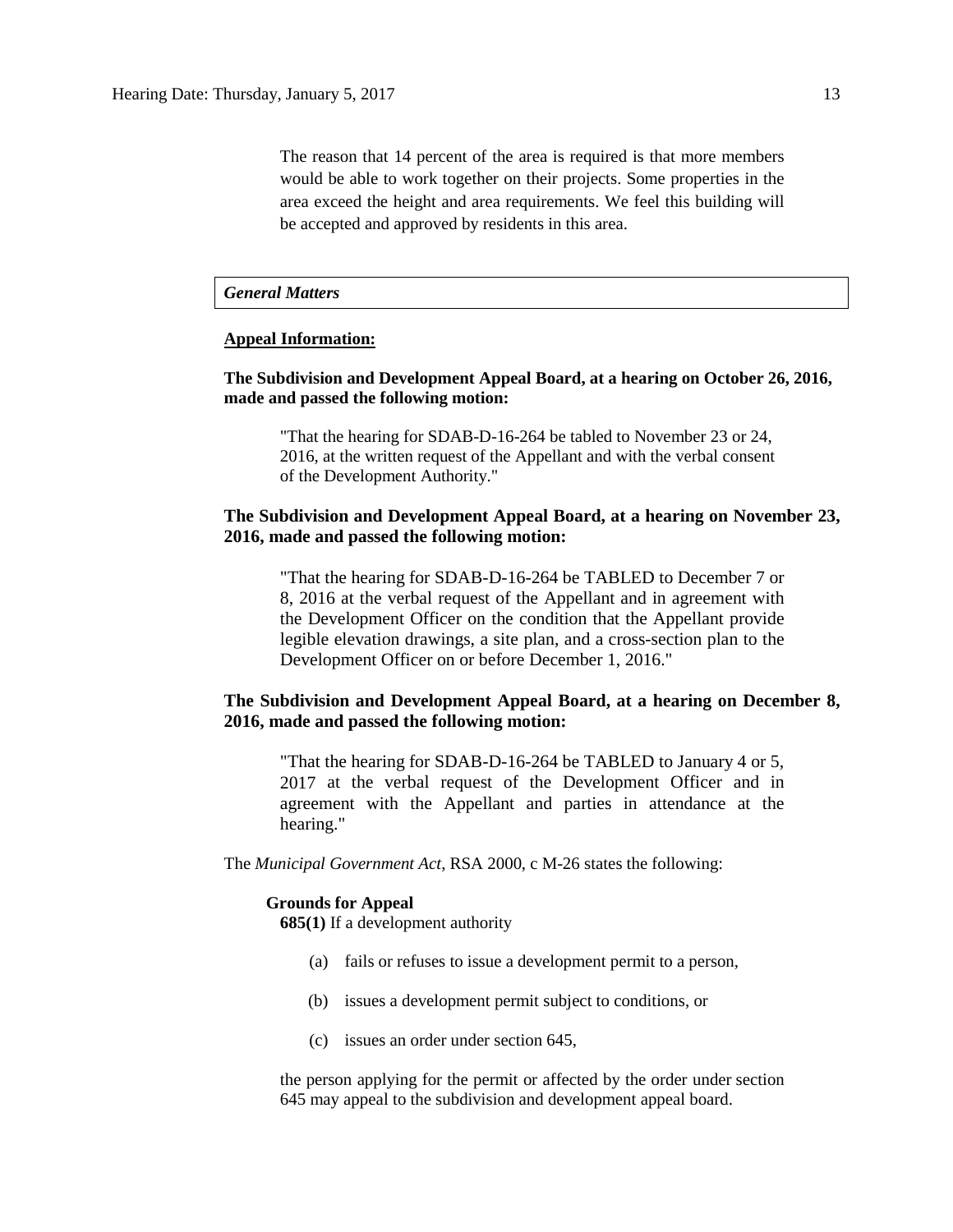#### **Appeals**

- **686(1)** A development appeal to a subdivision and development appeal board is commenced by filing a notice of the appeal, containing reasons, with the board within 14 days,
	- (a) in the case of an appeal made by a person referred to in section 685(1), after
		- (i) the date on which the person is notified of the order or decision or the issuance of the development permit, or

### **Designation of direct control districts**

**641(4)** Despite section 685, if a decision with respect to a development permit application in respect of a direct control district

(a) …

…

(b) is made by a development authority, the appeal is limited to whether the development authority followed the directions of council, and if the subdivision and development appeal board finds that the development authority did not follow the directions it may, in accordance with the directions, substitute its decision for the development authority's decision.

Section 2 of the *Edmonton Zoning Bylaw* concerning Repeal, Enactment and Transition Procedures states the following:

- 2.4 Subject only to the provisions in the Municipal Government Act respecting legal non-conforming Uses and notwithstanding the effect it may have on rights, vested or otherwise, the provisions of this Bylaw govern from the Effective Date onward. In particular, no application for a Development Permit shall be evaluated under the procedural or substantive provisions of the previous Land Use Bylaw after the Effective Date, even if the application was received before the Effective Date.
- …
- 2.6 Any Direct Control Districts that were in effect immediately prior to the Effective date are hereby deemed to continue in full force and effect and are hereby incorporated into Part IV of this Bylaw.
- 2.7 Unless there is an explicit statement to the contrary in a Direct Control District or Provision, any reference in a Direct Control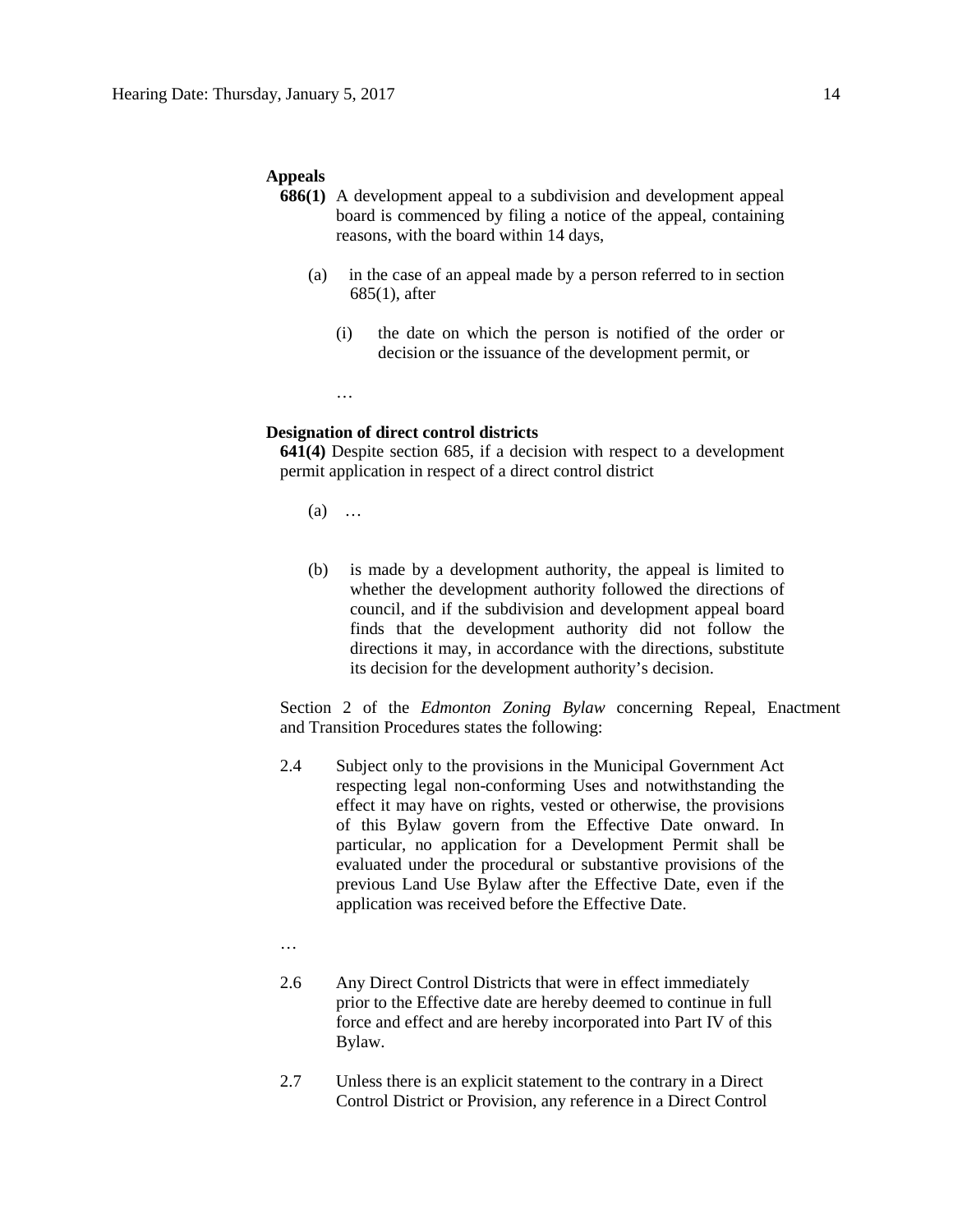District or Direct Control Provision to a land use bylaw shall be deemed to be a reference to the land use bylaw that was in effect at the time of the creation of the Direct Control District or Provision.

At the time of the creation of the subject DC site, the *City of Edmonton Land Use Bylaw 5996* was in effect. An Alberta Court of Appeal decision in *Parkdale-Cromdale Community League Association* v. *Edmonton (City),* 2007 ABCA 309 concluded that section 2.7 of the *Edmonton Zoning Bylaw* only applies if there is an express cross-reference in a Direct Control bylaw passed before 2001 to a provision of the old *Land Use Bylaw*. In the absence of an express reference in the Direct Control Bylaw to the *Land Use Bylaw 5996*, it does not prevail over section 2.4 of the *Edmonton Zoning Bylaw.*

### **Hearing and Decision**

**687(3)** In determining an appeal, the subdivision and development appeal board

…

- (a.1) must comply with the land use policies and statutory plans and, subject to clause (d), the land use bylaw in effect;
	- …
	- (c) may confirm, revoke or vary the order, decision or development permit or any condition attached to any of them or make or substitute an order, decision or permit of its own;
	- (d) may make an order or decision or issue or confirm the issue of a development permit even though the proposed development does not comply with the land use bylaw if, in its opinion,
		- (i) the proposed development would not
			- (A) unduly interfere with the amenities of the neighbourhood, or
			- (B) materially interfere with or affect the use, enjoyment or value of neighbouring parcels of land,

and

(ii) the proposed development conforms with the use prescribed for that land or building in the land use bylaw.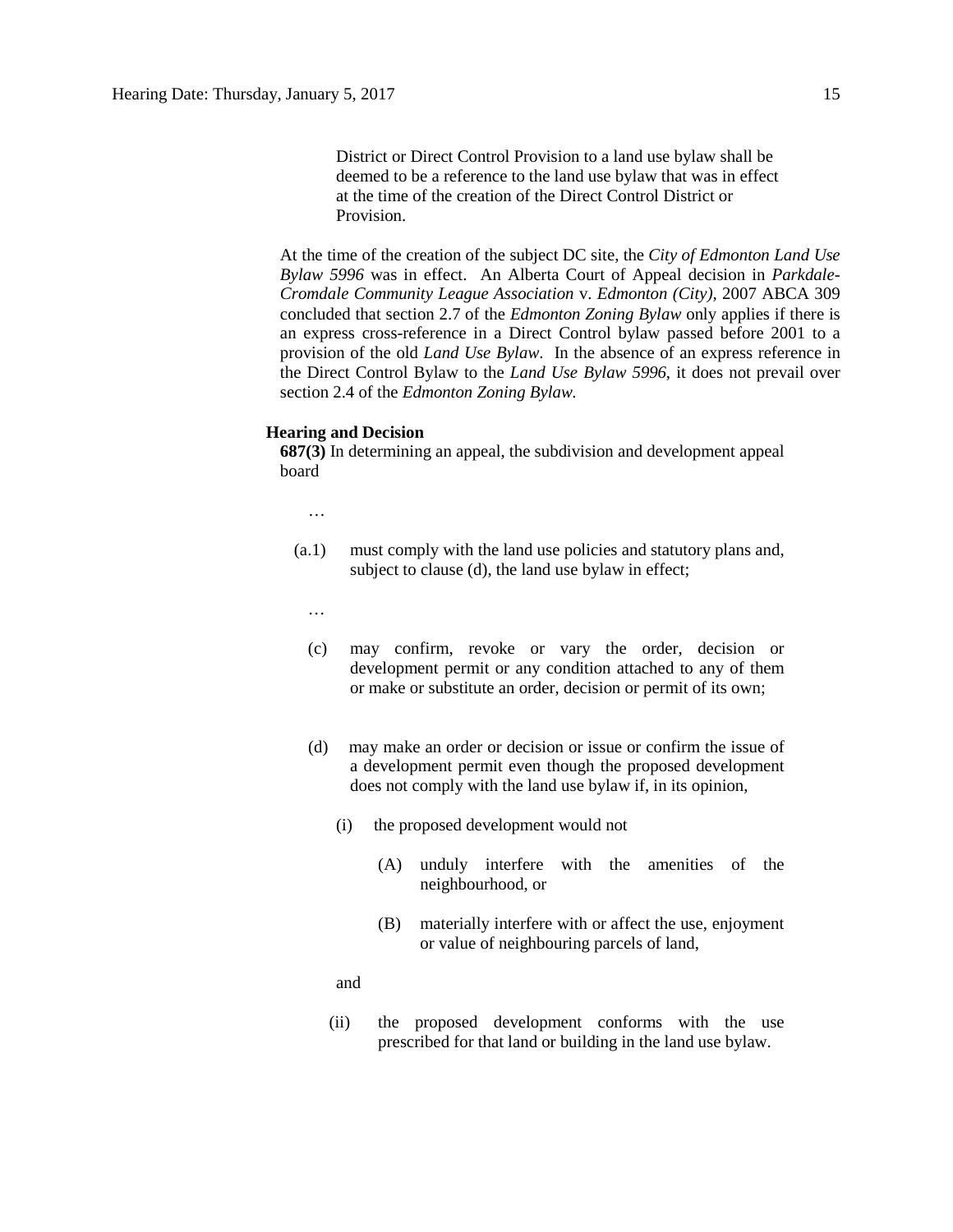## **General Provisions from the** *DC1 (Area 5) Northwest McCauley Direct Development Control Provision*

Under section 8.4.16.3.10, **Single Detached** and Duplex **Housing** where lawfully existing on a site in this District on the effective date of this Bylaw on the same site only, is a **listed Use** in the DC1 (Area 5) Northwest McCauley Direct Development Control Provision.

### Section 8.4.16.2 states that the **Rationale** of the **DC1 (Area 5) Northwest McCauley Direct Development Control Provision** is:

…To provide for a District which will promote the conservation and rehabilitation of the existing housing stock until this area is redeveloped for low intensity business uses in order to achieve the intent of Section 7.2.3 of this Plan.

#### **General Provisions from the** *Edmonton Land Use Bylaw 5996*

Under section 9.1(2), **Accessory** means, "when used to describe a use or building, a use or building naturally or normally incidental, subordinate, and exclusively devoted to the principal use or building, and located on the same lot or site."

Under section 9.1(25), **Garage** means "an accessory building, or part of a principal building designed and used primarily for the storage of motor vehicles and includes a carport."

Under section 9.1(28), **Height** means:

when used with reference to a building or structure, the vertical distance between the horizontal plane through grade and a horizontal plane through:

- a) the highest point of the roof in the case of a building with a flat roof or a roof having a slope of less than 20 degrees; and
- b) the average level between eaves and ridges in the case of a pitched, gambrel, mansard or hipped roof, or a roof having a slope of more than 20 degrees; provided that in such cases the ridge line of the roof shall not extend more than 1.5 m (4.9 ft.) above the maximum permitted building Height of the District."

Under section 9.1(14), **Site Coverage** means:

the total horizontal area of all buildings or structures on a site which are located at or higher than 1.0 m (3.28 ft.) above grade, including accessory buildings or structures, calculated by perpendicular projection onto a horizontal plane from one point located at an infinite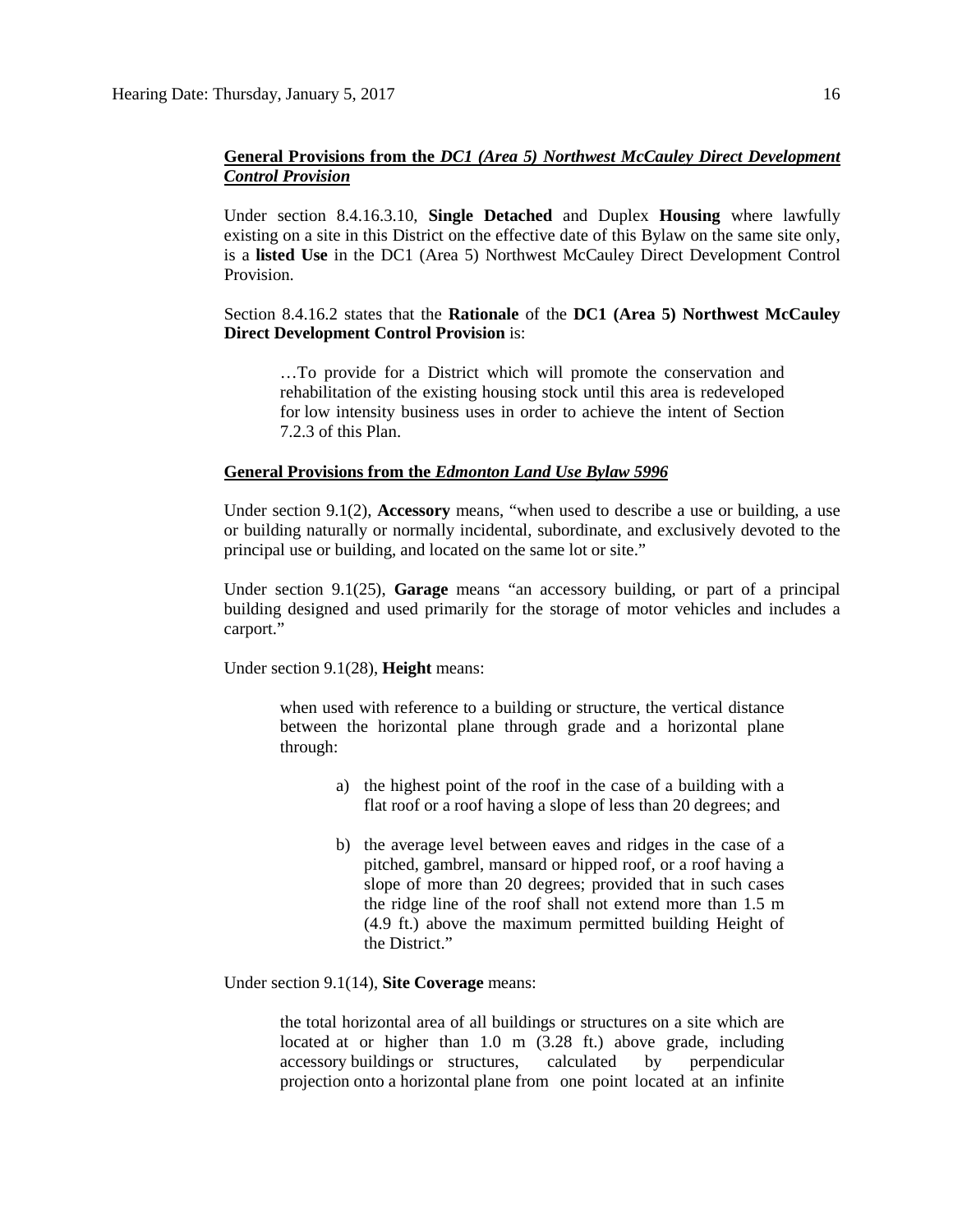distance above all buildings and structures on the site. This definition shall not include:

- a) steps, eaves, cornices, and similar projections;
- b) driveways, aisles and parking lots unless they are part of a parking garage which extends 1.0 m (3.28 ft.) or more above grade; or
- c) unenclosed inner and outer courts, terraces and patios where these are less than 1.0 m (3.28 ft.) above grade.

Under section 9.1(16), **District** means:

a specific group of listed Use Classes and Development Regulations which regulate the use and development of land within specific geographic areas of the City. The Use Classes and Development Regulations are contained in Parts II, IV and V of this Bylaw, and may be subject to the regulations contained in Part I of this Bylaw, while the geographic areas to which they apply are shown on the Land Use District Map, comprising Part III of the Bylaw.

## *Development Criteria of the DC1 (Area 5) Northwest McCauley Direct Development Control Provision*

Section 8.4.16.4 states:

The following criteria shall apply to the prescribed uses pursuant to Section 710.4 of the Land Use Bylaw.

Section 8.4.16.4.2 states "The maximum building height shall not exceed 12 m (39.4 ft.) nor 3 storeys."

Section 8.4.16.4.8 states:

Development in this district shall be evaluated with respect to compliance with the General Development Regulations of Sections 50 to 79 inclusive, of the Land Use Bylaw.

Section 8.4.16.4.9 states:

The Development Officer may grant relaxations to the regulations contained in Sections 50 through 79 of the Land Use Bylaw and the provisions of this District, if, in his opinion, such a variance would be in keeping with the general purpose of this District and would not adversely affect the amenities, use and enjoyment of neighbouring properties.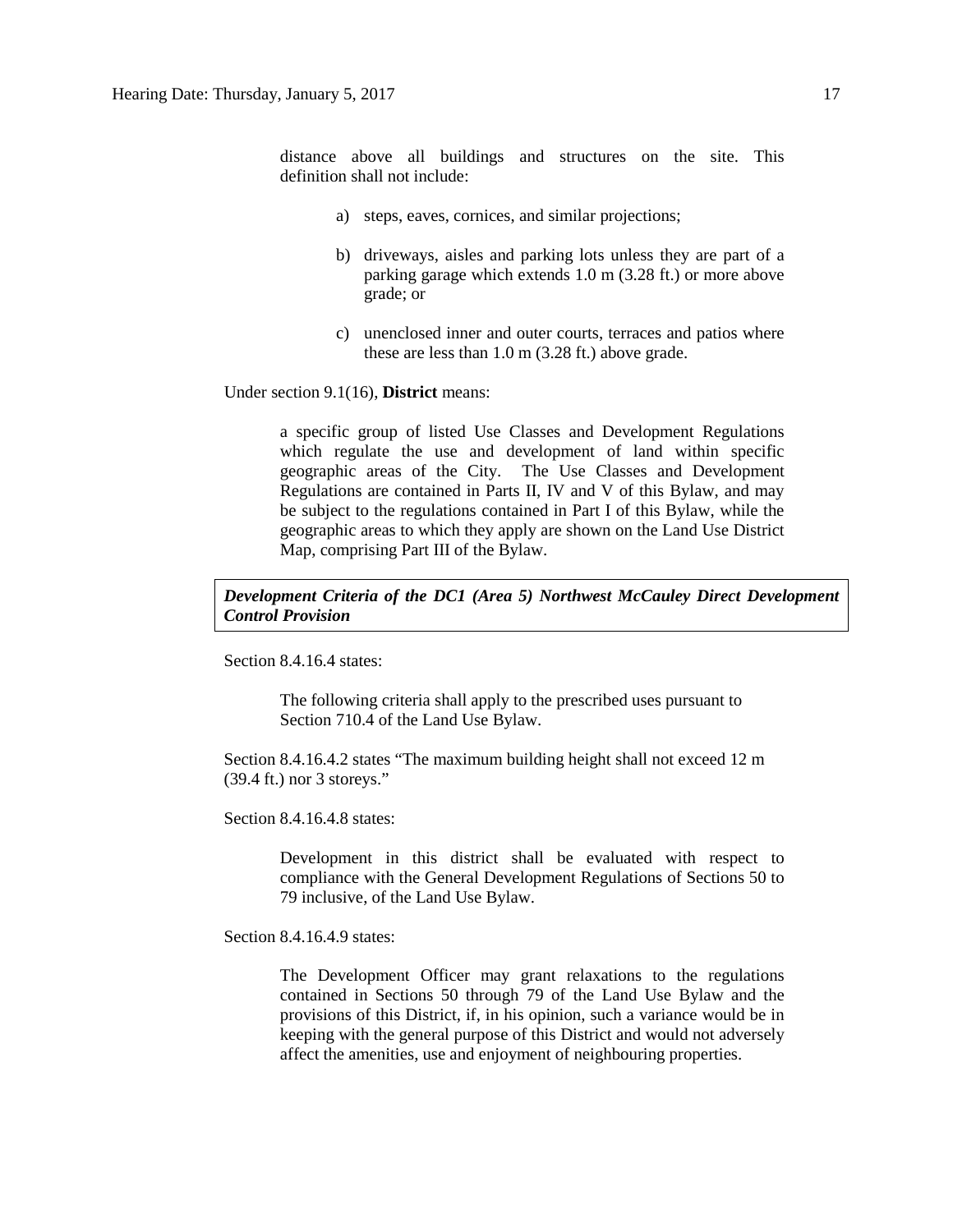*Accessory Buildings in Residential Districts of the Edmonton Land Use Bylaw 5996*

Section 61.3(2) states "In a Residential District an Accessory Building or Structure shall not exceed 3.7 m (12.0 ft.) nor one storey in Height, except as provided in Sections 61.4 and 61.5."

Section 61.3(3) states "In a Residential District the site coverage of Accessory Buildings or Structures shall not exceed 12%, except for the RPL District, where the site coverage shall not exceed 15%."

*Accessory Buildings in Non-residential Districts of the Edmonton Land Use Bylaw 5996*

Section 61.2(1) states "In any District other than a Residential District, an Accessory Building or Structure is subject to the Development Regulations for that District."

**Development Officer's Determination:**

**1. An Accessory Building shall not exceed 3.7 m (Section 61.3.2 of the Land Use Bylaw 5996).**

**Proposed Height = 4.2 m Exceeds by**  $= +0.5$  **m** 

**2. The Site Coverage of Accessory Buildings shall not exceed 12% (Section 61.3.3 of the Land Use Bylaw 5996).**

\_\_\_\_\_\_\_\_\_\_\_\_\_\_\_\_\_\_\_\_\_\_\_\_\_\_\_\_\_\_\_\_\_\_\_\_\_\_\_\_\_\_\_\_\_\_\_\_\_\_\_\_\_\_\_\_\_\_\_\_\_\_\_\_\_\_\_\_\_\_\_\_

**Proposed Site Coverage = 14% Exceeds by** =  $+2\%$ 

Notice to Applicant/Appellant

Provincial legislation requires that the Subdivision and Development Appeal Board issue its official decision in writing within fifteen days of the conclusion of the hearing. Bylaw No. 11136 requires that a verbal announcement of the Board's decision shall be made at the conclusion of the hearing of an appeal, but the verbal decision is not final nor binding on the Board until the decision has been given in writing in accordance with the *Municipal Government Act.*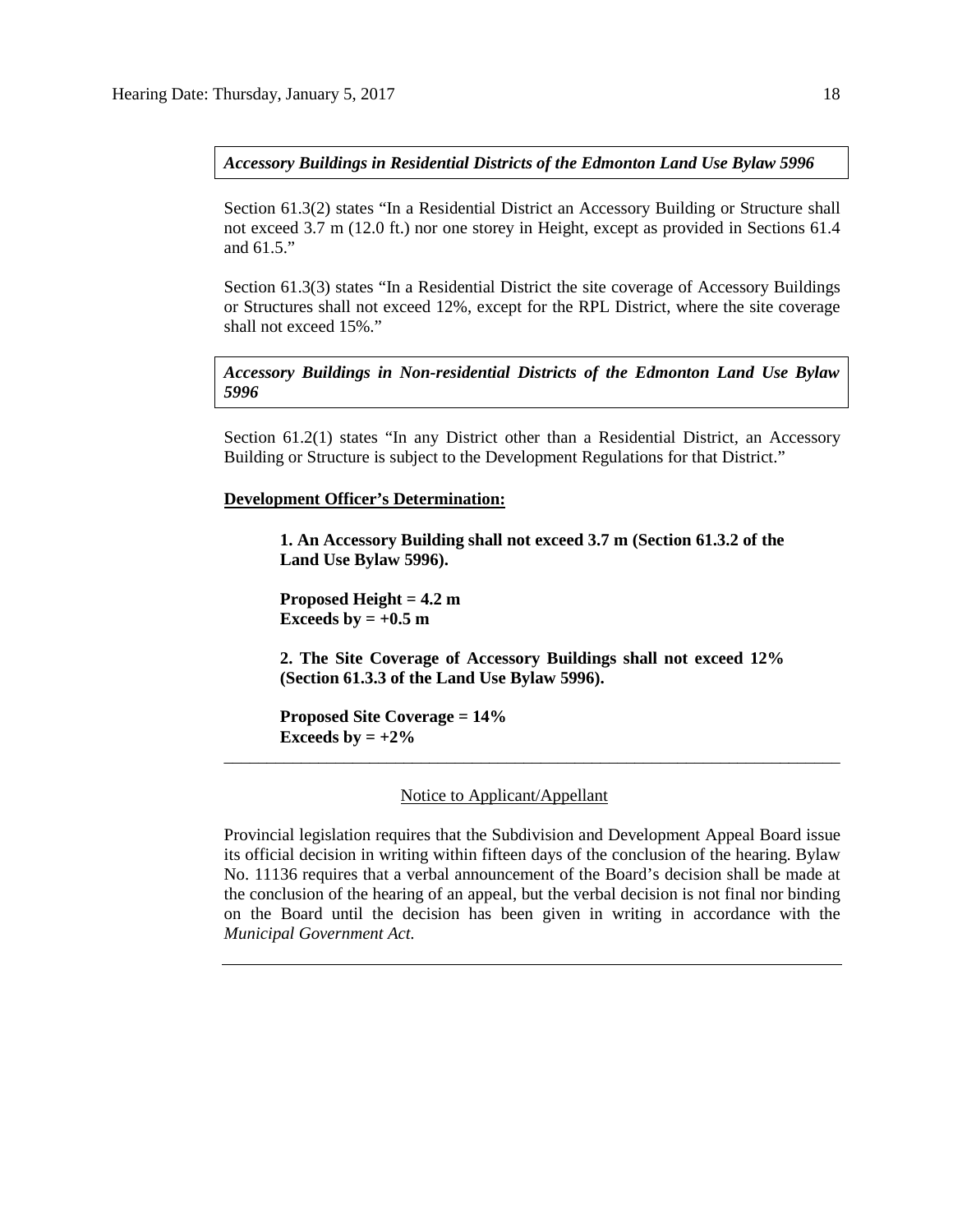| <b>nonton</b>                                                                                                                                                                                                                                                                                                                                                                                                         |                        |                                                                               | Project Number: 176981065-003<br><b>Application Date:</b><br>SEP 02, 2016<br>Printed:<br>September 26, 2016 at 3:27 PM |  |
|-----------------------------------------------------------------------------------------------------------------------------------------------------------------------------------------------------------------------------------------------------------------------------------------------------------------------------------------------------------------------------------------------------------------------|------------------------|-------------------------------------------------------------------------------|------------------------------------------------------------------------------------------------------------------------|--|
|                                                                                                                                                                                                                                                                                                                                                                                                                       | <b>Application for</b> |                                                                               | 1 of 2<br>Page:                                                                                                        |  |
| <b>Accessory Building Development and Building Permit</b>                                                                                                                                                                                                                                                                                                                                                             |                        |                                                                               |                                                                                                                        |  |
| This document is a record of a Development Permit and/or Building Permit application, and a record of the decision for the undertaking<br>described below, subject to the limitations and conditions of this permit, of the Edmonton Zoning Bylaw 12800 as amended, Safety Codes<br>Act RSA 2000, Safety Codes Act Permit Regulation, Alberta Building Code 2006 and City of Edmonton Bylaw 15894 Safety Codes Permit |                        |                                                                               |                                                                                                                        |  |
| Applicant                                                                                                                                                                                                                                                                                                                                                                                                             |                        | 10927 - 97 STREET NW                                                          | Property Address(es) and Legal Description(s)                                                                          |  |
|                                                                                                                                                                                                                                                                                                                                                                                                                       |                        | Plan ND Blk 34 Lot 26                                                         |                                                                                                                        |  |
|                                                                                                                                                                                                                                                                                                                                                                                                                       |                        | Location(s) of Work                                                           |                                                                                                                        |  |
|                                                                                                                                                                                                                                                                                                                                                                                                                       |                        | Entryway: 10927 - 97 STREET NW                                                |                                                                                                                        |  |
|                                                                                                                                                                                                                                                                                                                                                                                                                       |                        | Building: 10927 - 97 STREET NW                                                |                                                                                                                        |  |
| <b>Scope of Application</b><br>To construct exterior alterations to an approved Accessory Building (rear detached garage, 7.3 m x 6.1 m)                                                                                                                                                                                                                                                                              |                        |                                                                               |                                                                                                                        |  |
| <b>Permit Details</b>                                                                                                                                                                                                                                                                                                                                                                                                 |                        |                                                                               |                                                                                                                        |  |
|                                                                                                                                                                                                                                                                                                                                                                                                                       |                        |                                                                               |                                                                                                                        |  |
| Building Area (sq. ft.): 480<br>Stat. Plan Overlay/Annex Area: Boyle Street/McCauley                                                                                                                                                                                                                                                                                                                                  |                        | Class of Permit: Class B<br>Type of Accessory Building: Detached Garage (010) |                                                                                                                        |  |
| I/We certify that the above noted details are correct.                                                                                                                                                                                                                                                                                                                                                                |                        |                                                                               |                                                                                                                        |  |
| Applicant signature:                                                                                                                                                                                                                                                                                                                                                                                                  |                        |                                                                               |                                                                                                                        |  |
| <b>Development Application Decision</b><br>Refused                                                                                                                                                                                                                                                                                                                                                                    |                        |                                                                               |                                                                                                                        |  |
| <b>Reasons for Refusal</b><br>1. An Accessory Building shall not exceed 3.7 m (Section 61.3.2 of the Land Use Bylaw 5996).                                                                                                                                                                                                                                                                                            |                        |                                                                               |                                                                                                                        |  |
| Proposed Height $= 4.2$ m<br>Exceeds by $= +0.5$ m                                                                                                                                                                                                                                                                                                                                                                    |                        |                                                                               |                                                                                                                        |  |
| 2. The Site Coverage of Accessory Buildings shall not exceed 12% (Section 61.3.3 of the Land Use Bylaw 5996).                                                                                                                                                                                                                                                                                                         |                        |                                                                               |                                                                                                                        |  |
| Proposed Site Coverage $= 14\%$<br>Exceeds by $= +2\%$                                                                                                                                                                                                                                                                                                                                                                |                        |                                                                               |                                                                                                                        |  |
| <b>Rights of Appeal</b><br>The Applicant has the right of appeal within 14 days of receiving notice of the Development Application Decision, as outlined in<br>Chapter 24, Section 683 through 689 of the Municipal Government Amendment Act.                                                                                                                                                                         |                        |                                                                               |                                                                                                                        |  |
| Issue Date: Sep 26, 2016<br>Development Authority: LIANG, BENNY                                                                                                                                                                                                                                                                                                                                                       |                        |                                                                               | Signature:                                                                                                             |  |
| Fees                                                                                                                                                                                                                                                                                                                                                                                                                  |                        |                                                                               |                                                                                                                        |  |
| <b>Fee Amount</b>                                                                                                                                                                                                                                                                                                                                                                                                     | <b>Amount Paid</b>     | Receipt#                                                                      | Date Paid                                                                                                              |  |
| \$4.50<br>Safety Codes Fee                                                                                                                                                                                                                                                                                                                                                                                            | \$4.50                 | 03579702                                                                      | Sep 06, 2016                                                                                                           |  |
| Dev. Application Fee<br>\$108.00<br><b>Building Permit Fee</b><br>\$102.00                                                                                                                                                                                                                                                                                                                                            | \$108.00<br>\$102.00   | 03579702<br>03579702                                                          | Sep 06, 2016<br>Sep 06, 2016                                                                                           |  |
|                                                                                                                                                                                                                                                                                                                                                                                                                       | THIS IS NOT A PERMIT   |                                                                               |                                                                                                                        |  |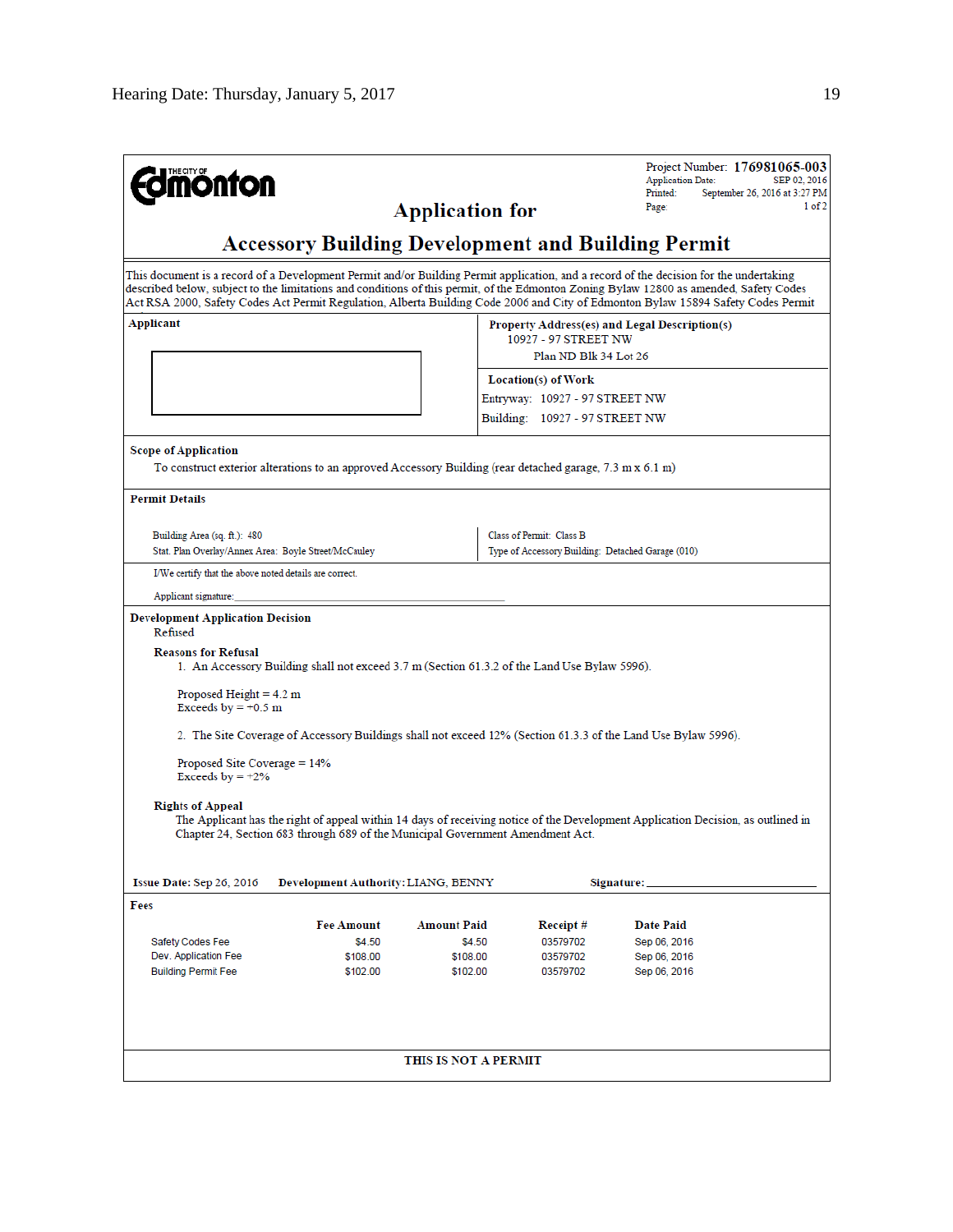| <b>Imónton</b>                                     | <b>Accessory Building Development and Building Permit</b> | <b>Application for</b> |          | <b>Application Date:</b><br>Printed:<br>Page: | Project Number: 176981065-003<br>SEP 02, 2016<br>September 26, 2016 at 3:27 PM<br>$2$ of $2$ |
|----------------------------------------------------|-----------------------------------------------------------|------------------------|----------|-----------------------------------------------|----------------------------------------------------------------------------------------------|
|                                                    |                                                           |                        |          |                                               |                                                                                              |
| Fees                                               |                                                           |                        |          |                                               |                                                                                              |
| DP Notification Fee<br>Total GST Amount:           | <b>Fee Amount</b><br>\$41.00<br>\$0.00                    | <b>Amount Paid</b>     | Receipt# | <b>Date Paid</b>                              |                                                                                              |
| <b>Totals for Permit:</b><br>(\$41.00 outstanding) | \$255.50                                                  | \$214.50               |          |                                               |                                                                                              |
|                                                    |                                                           |                        |          |                                               |                                                                                              |
|                                                    |                                                           |                        |          |                                               |                                                                                              |
|                                                    |                                                           |                        |          |                                               |                                                                                              |
|                                                    |                                                           |                        |          |                                               |                                                                                              |
|                                                    |                                                           |                        |          |                                               |                                                                                              |
|                                                    |                                                           |                        |          |                                               |                                                                                              |
|                                                    |                                                           |                        |          |                                               |                                                                                              |
|                                                    |                                                           |                        |          |                                               |                                                                                              |
|                                                    |                                                           |                        |          |                                               |                                                                                              |
|                                                    |                                                           |                        |          |                                               |                                                                                              |
|                                                    |                                                           |                        |          |                                               |                                                                                              |
|                                                    |                                                           |                        |          |                                               |                                                                                              |
|                                                    |                                                           |                        |          |                                               |                                                                                              |
|                                                    |                                                           |                        |          |                                               |                                                                                              |
|                                                    |                                                           |                        |          |                                               |                                                                                              |
|                                                    |                                                           |                        |          |                                               |                                                                                              |
|                                                    |                                                           |                        |          |                                               |                                                                                              |
|                                                    |                                                           |                        |          |                                               |                                                                                              |
|                                                    |                                                           | THIS IS NOT A PERMIT   |          |                                               |                                                                                              |
|                                                    |                                                           |                        |          |                                               |                                                                                              |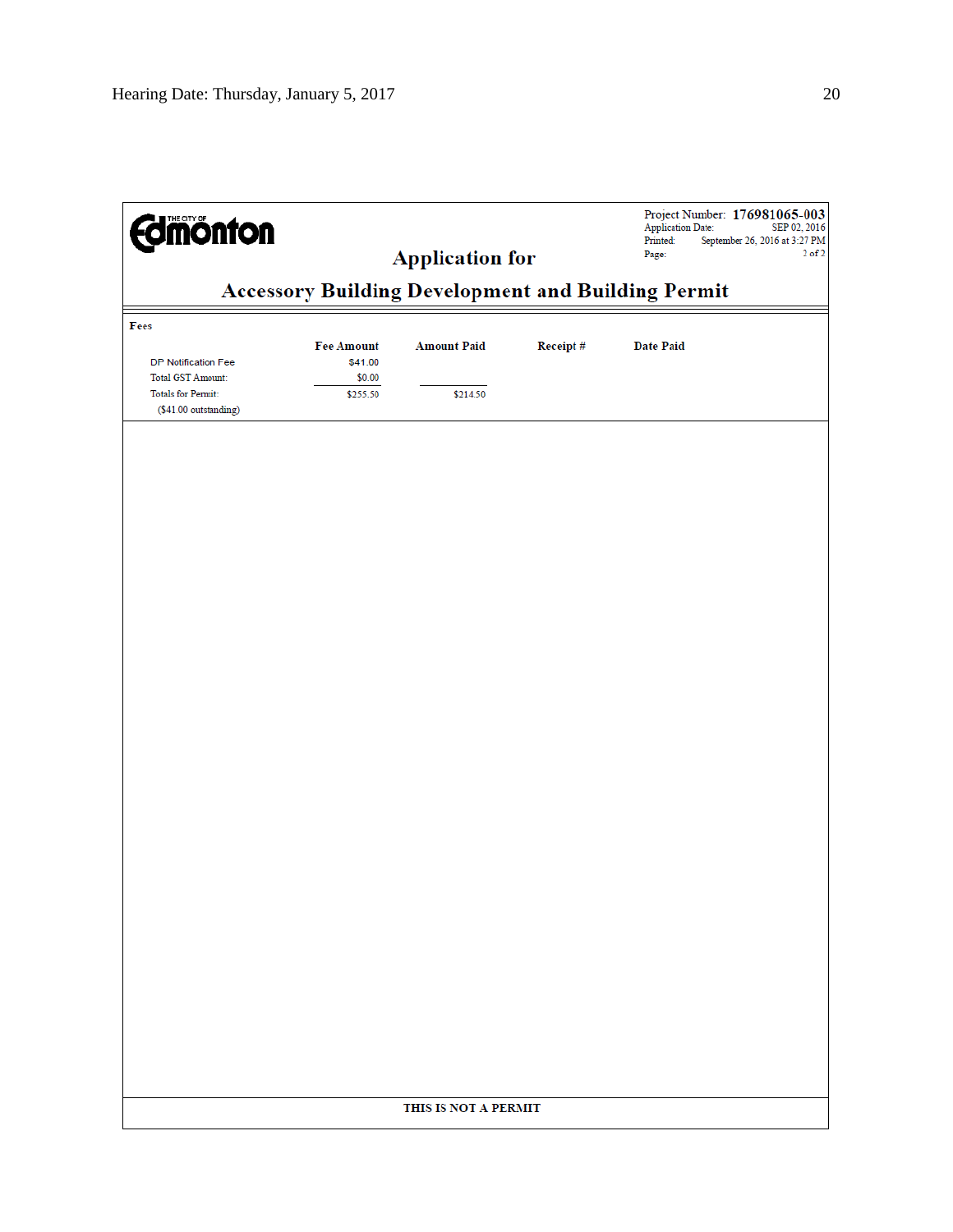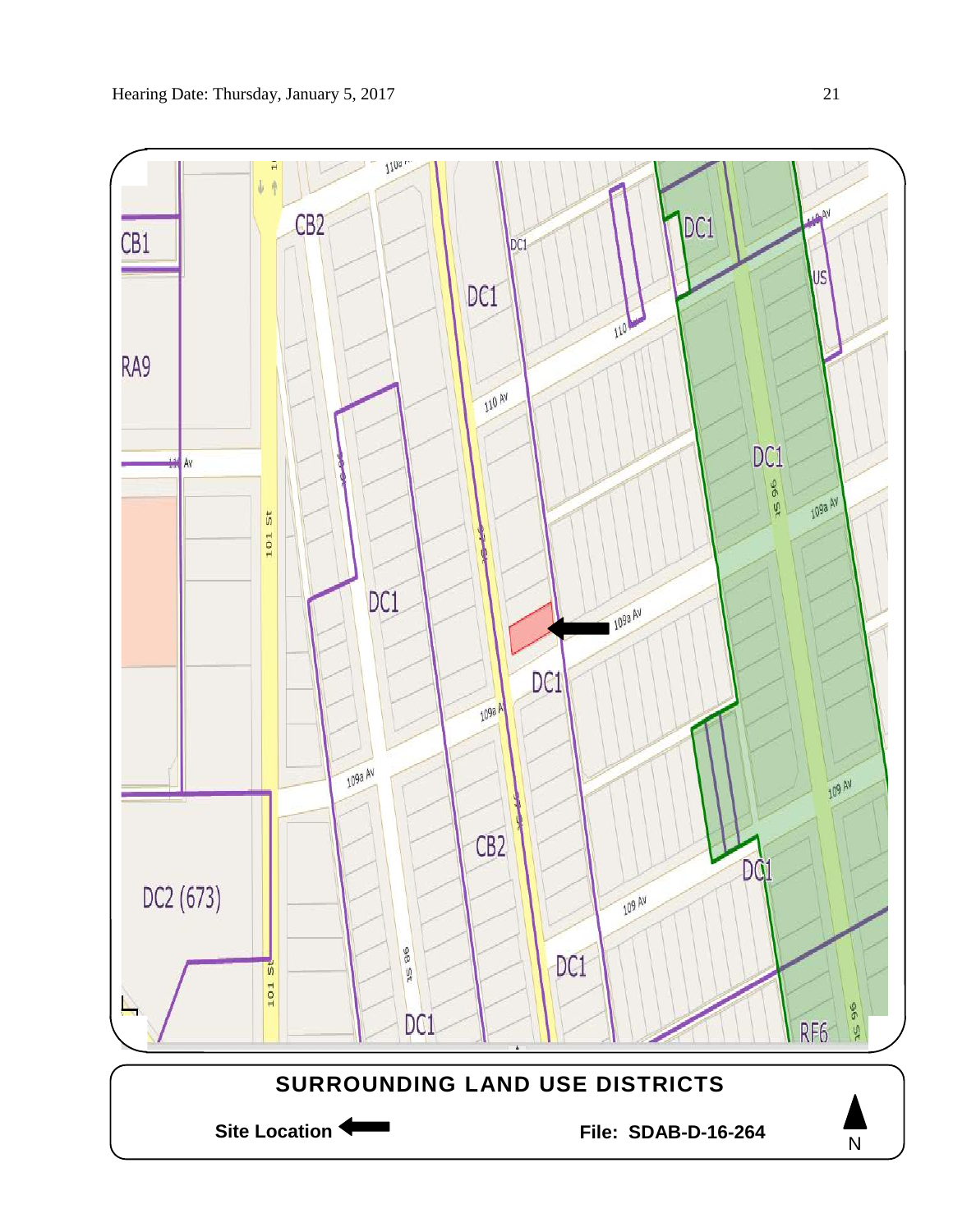# *BUSINESS LAID OVER*

| SDAB-D-16-292   | An appeal to change the Use of a General retail Store to a Major Alcohol     |
|-----------------|------------------------------------------------------------------------------|
|                 | Sales.                                                                       |
|                 | <b>January 11, 2017</b>                                                      |
| SDAB-S-16-003   | An appeal to create (1) additional rural residential lot                     |
|                 | January 11, or 12, 2017                                                      |
| SDAB-D-16-294   | An appeal to comply with a Stop Order to CEASE the Non-Accessory             |
|                 | Parking, REMOVE all meters, signage, and material related to parking and     |
|                 | REFRAIN from allowing Non-Accessory Parking. This Order is to be             |
|                 | complied with on or before September 28, 2016.                               |
|                 | <b>January 18, 2017</b>                                                      |
| SDAB-D-16-295   | An appeal to comply with a Stop Order to CEASE the Non-Accessory             |
|                 | Parking, REMOVE all meters, signage, and material related to parking and     |
|                 | REFRAIN from allowing Non-Accessory Parking. This Order is to be             |
|                 | complied with on or before September 28, 2016.                               |
|                 | <b>January 18, 2017</b>                                                      |
| SDAB-S-14-001   | An appeal to create 78 Single Detached residential lots, 36 Semi-detached    |
|                 | residential lots, 31 Row Housing lots and three (3) Public Utility lots from |
|                 | SE 13-51-25-4                                                                |
|                 | <b>January 25, 2017</b>                                                      |
| SDAB-D-16-316   | An appeal to construct an addition and exterior alterations to an existing   |
|                 | Religious Assembly (250-seat addition to 250-seat building and parking lot   |
|                 | expansion) (Ethiopian Church)                                                |
|                 | <b>January 18 or 19, 2017</b>                                                |
| $SDAB-D-16-144$ | An appeal to construct 6 Accessory General Industrial Use buildings -        |
|                 | existing without permits (Kiewit Energy Canada Corp - 3 lunchroom            |
|                 | buildings, 2 office buildings, and 1 office/lunch building)                  |
|                 | February 2017                                                                |
|                 | APPEAL HEARINGS TO BE SCHEDULED                                              |

| 232104801-001 | An appeal to create one (1) additional single detached residential lot  |
|---------------|-------------------------------------------------------------------------|
| LDA16-0435    | <b>January 11, 2017</b>                                                 |
| 226113444-003 | An appeal to operate a Major Home Based Business (Administration Office |
|               | and Sandblasting Contractor k- Western Canadian Soda Blasting)          |
|               | <b>January 11 or 12, 2017</b>                                           |
| 232482794-001 | An appeal to install (1) Freestanding On-premises Sign and remove (1)   |
|               | existing Freestanding On-premises Sign (ST. PAUL'S UNITED               |
|               | CHURCH).                                                                |
|               | <b>January 12, 2017</b>                                                 |